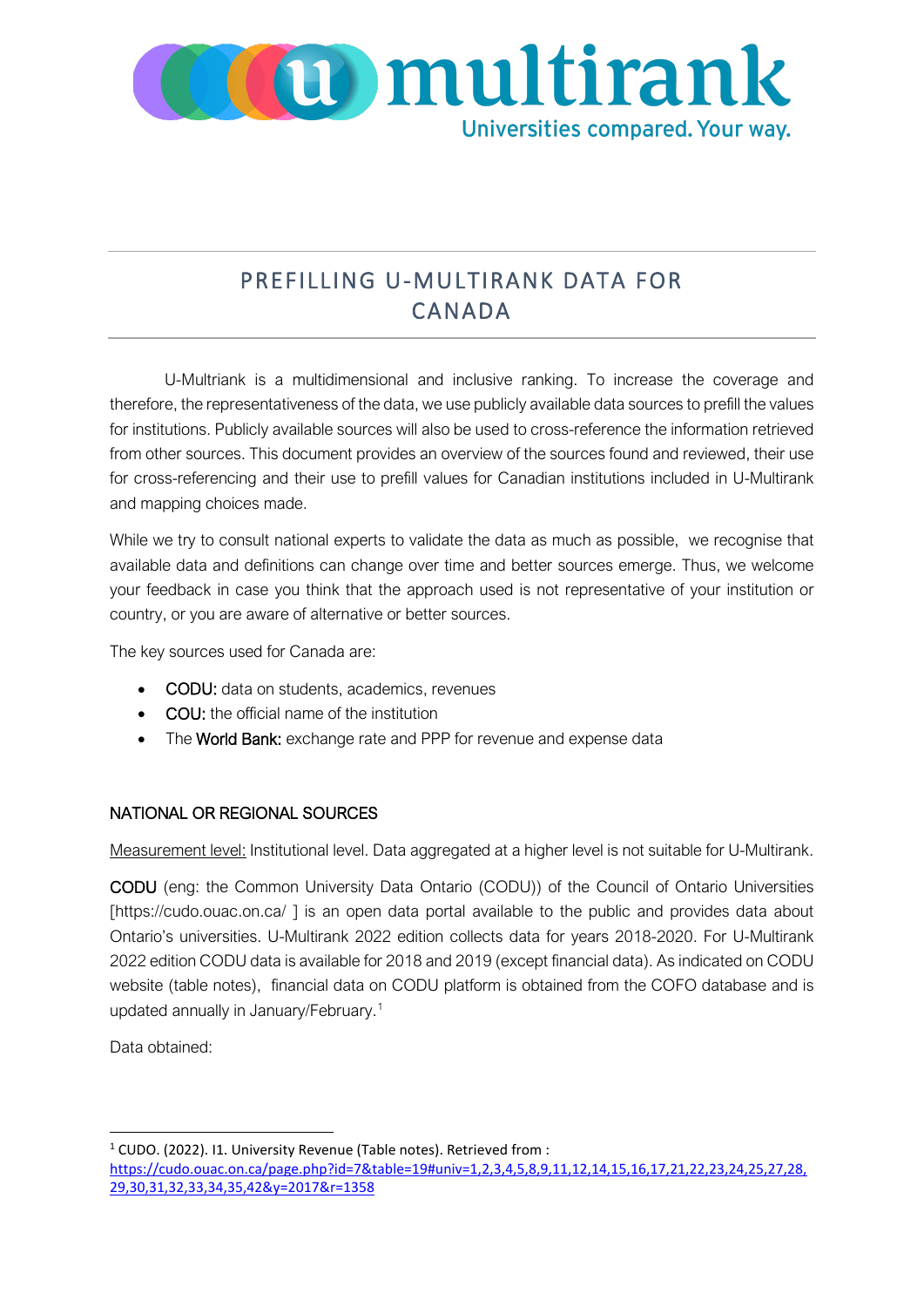

- Student data (e.g. number of students per program, new entrants and graduates, foreign students by immigration status mobility)
- Data on academic staff (e.g. academic staff employed(FTEs))
- Financial data (e.g. revenues by category, total expenditures)

COFO (eng: the the Council of Ontario Finance Officers ) is an affiliate of the Council of Ontario Universities. COFO is comprised of senior finance officers from the province's 20 universities. Its activities include producing an annual financial report on sector financial details, producing the Financial Report of Ontario Universities Highlights, as well as collecting the reports submitted by COFO members.<sup>[2](#page-1-0)</sup>

Data obtained:

• No data was obtained from COFO as sufficient data was available from CODU. However, in the future this source might be considered for more granular financial data.

## INTERNATIONAL SOURCES

Measurement level: Institutional level except exchange rate and PPP, which is required on a country level.

(the) World Bank provides financial and technical assistance to developing countries. At the World Bank, the Development Data Group coordinates statistical and data work and maintains a number of macro, financial and sector databases. The World Bank's data bank contains a large array of publicly available data[3,](#page-1-1) including exchange rate and PPP data.

Data obtained:

• Data on exchange rates and PPP rates to converts and compare revenue and expense data.

<span id="page-1-0"></span><sup>2</sup> Council of Ontario's Universities. (2019). Financial data (COFU). Retrieved from:

https://ontariosuniversities.ca/resources/data/cofo

<span id="page-1-1"></span><sup>3</sup> World Bank. (2022). The Wolrd Bank Data. Retrieved from: https://data.worldbank.org/about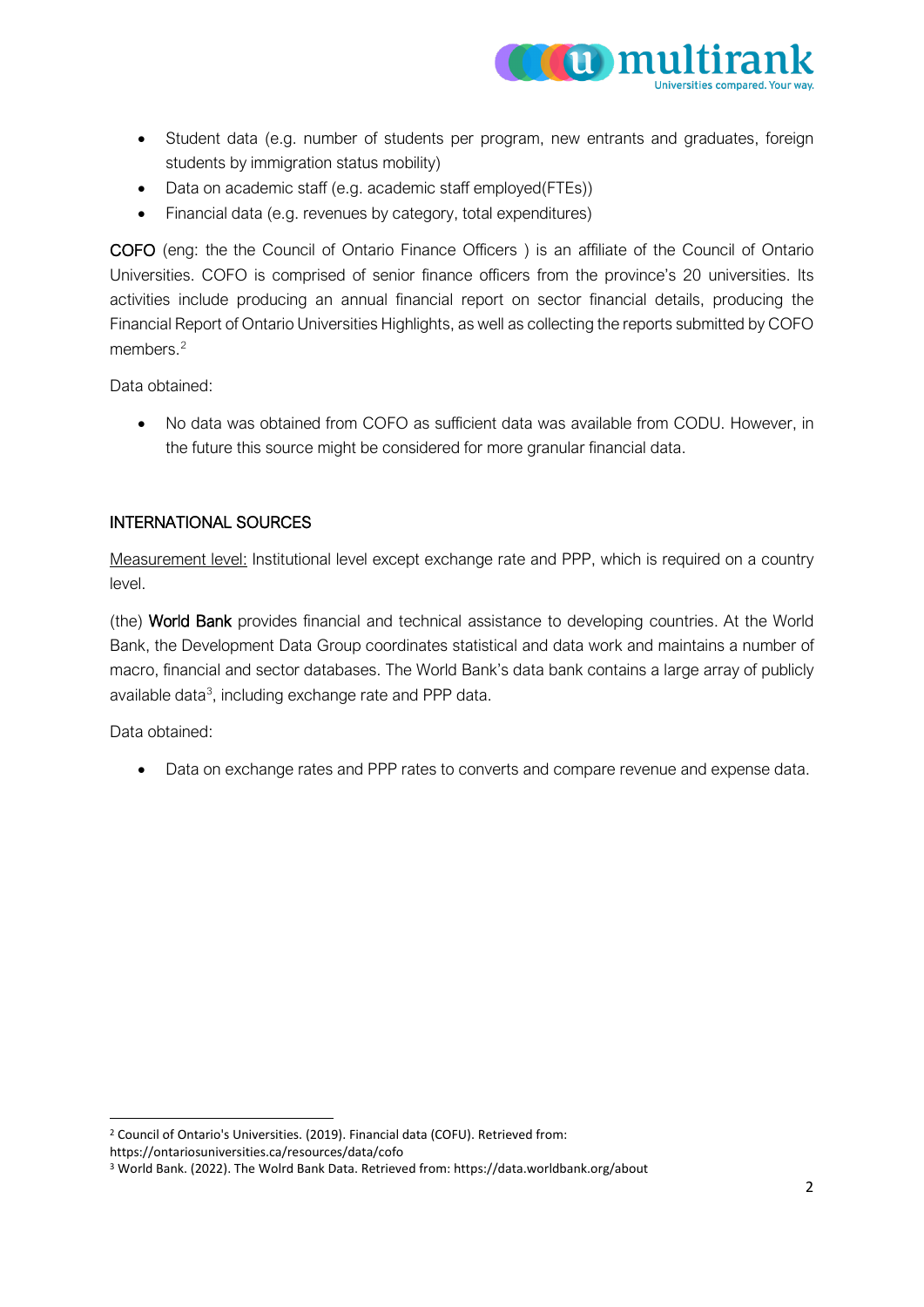

## APPENDIX

| <b>U-Multirank</b><br>Question | Data element                             | <b>Mapped element</b> |                                                      |
|--------------------------------|------------------------------------------|-----------------------|------------------------------------------------------|
| Q1: Name                       | Legal name of the<br>institution         | COU                   |                                                      |
|                                | English name to appear in<br>U-Multirank |                       |                                                      |
| Q2: General<br>characteristics | Type of institution:                     |                       |                                                      |
|                                | Public/ private character:               | Website               |                                                      |
|                                | Foundation year of                       | Website               |                                                      |
|                                | current institution:                     |                       |                                                      |
| Q3: Contact                    |                                          |                       |                                                      |
|                                | Contact person last                      | website               |                                                      |
|                                | name:                                    |                       |                                                      |
|                                | Position / Unit:                         |                       |                                                      |
|                                | E-mail                                   | Website               |                                                      |
| Q4: Programs                   | Short degree                             |                       |                                                      |
|                                |                                          | source:               | CUDO database                                        |
|                                |                                          | topic:                | A. General Information                               |
|                                |                                          | sub-section:          | A2. Qualifications Offered/Awarded                   |
|                                |                                          | category:             |                                                      |
|                                |                                          | degree-level:         | [Undergraduate Certificate], [Undergraduate diploma] |
|                                |                                          | full-time/part-time:  |                                                      |
|                                |                                          | universities:         | [Select all]                                         |
|                                |                                          | year:                 | $[2018]$ , $[2019]$                                  |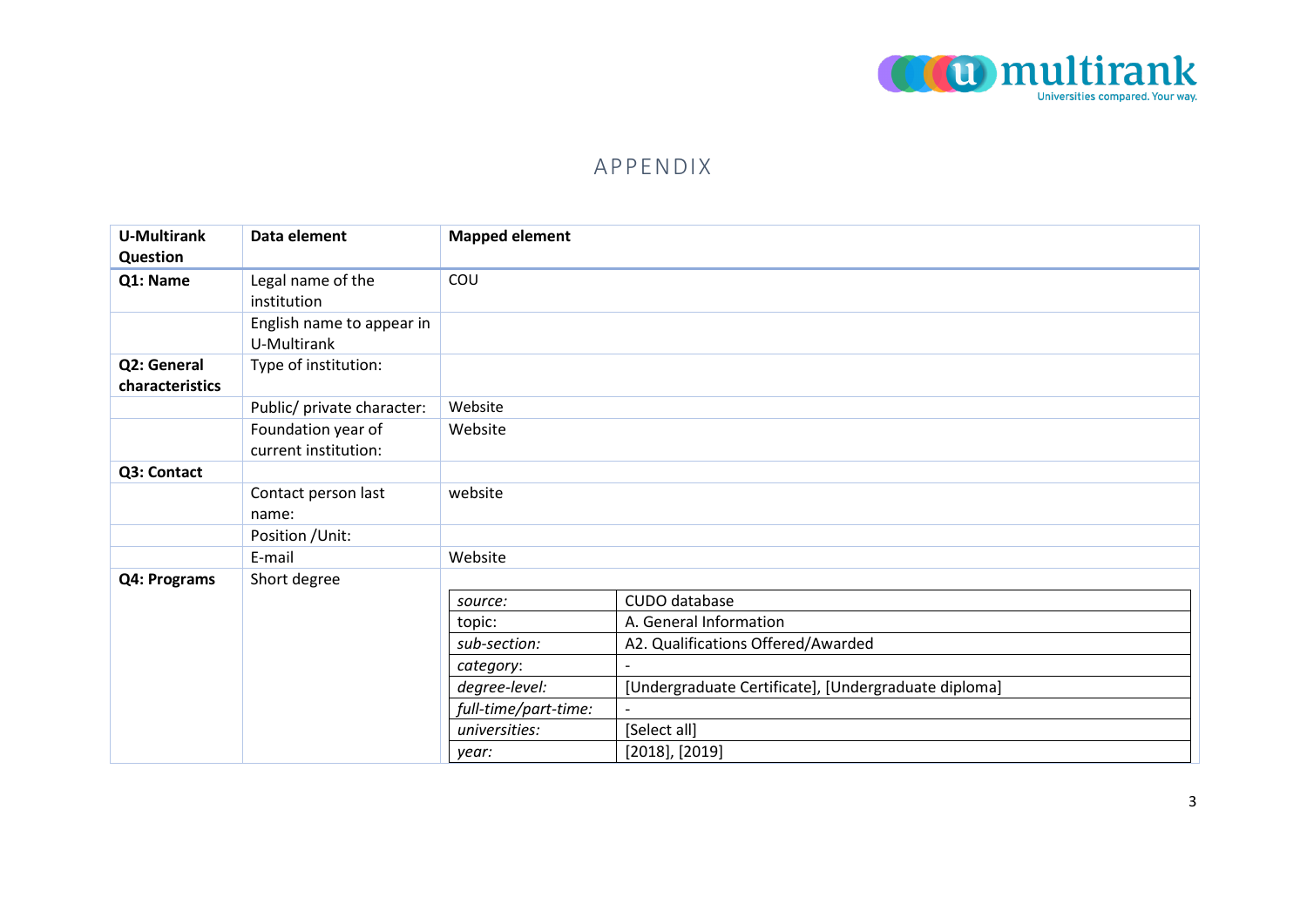

|          | function:                          | Number of qualifications offered/awarded per institution for the calendar year<br>2018 and 2019                                             |
|----------|------------------------------------|---------------------------------------------------------------------------------------------------------------------------------------------|
|          | link:                              | https://cudo.ouac.on.ca/page.php?id=7&table=5#univ=1,2,3,4,5,8,9,11,12,14,15,16                                                             |
|          |                                    | 17,21,22,23,24,25,27,28,29,30,31,32,33,34,35,42&topic=A&table_hidden=5&y=20                                                                 |
|          |                                    | 16                                                                                                                                          |
|          | sources consulted:                 | https://www.ontariocolleges.ca/en/apply/program-types                                                                                       |
|          |                                    | http://www.tcu.gov.on.ca/pepg/programs/oqf/ontario-qualifications-framework-                                                                |
|          |                                    | oct-2018-en.pdf                                                                                                                             |
|          |                                    | https://www.ouac.on.ca/applications/                                                                                                        |
| Bachelor | A2:Qualifications offered/awarded; | This table does not provide information on the number of programmes offered;<br>1st professional is categorised as first degree programmes. |
|          | source:                            | CUDO database                                                                                                                               |
|          | topic:                             | A. General Information                                                                                                                      |
|          | sub-section:                       | A2. Qualifications Offered/Awarded                                                                                                          |
|          | category:                          |                                                                                                                                             |
|          | degree-level:                      | [Bachelor's Degree]                                                                                                                         |
|          | full-time/part-time:               |                                                                                                                                             |
|          | universities:                      | [Select all]                                                                                                                                |
|          | year:                              | $[2018]$ , $[2019]$                                                                                                                         |
|          | function:                          | Number of qualifications offered/awarded per institution for the calendar year                                                              |
|          |                                    | 2018 and 2019                                                                                                                               |
|          | link:                              | https://cudo.ouac.on.ca/page.php?id=7&table=5#univ=1,2,3,4,5,8,9,11,12,14,15,16                                                             |
|          |                                    | ,17,21,22,23,24,25,27,28,29,30,31,32,33,34,35,42&topic=A&table hidden=5&y=20                                                                |
|          |                                    | 18                                                                                                                                          |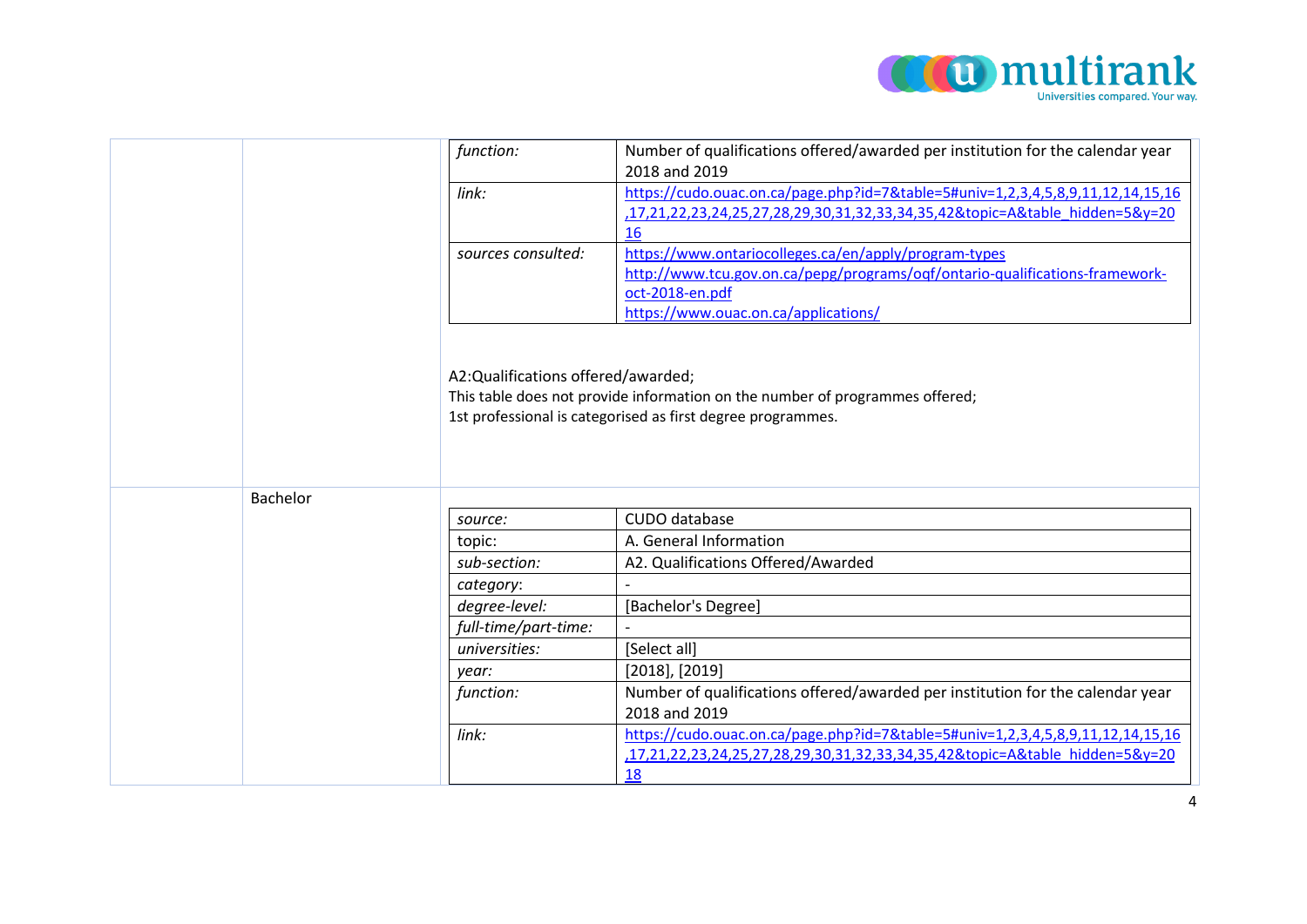

|               | sources consulted:   | https://www.ontariocolleges.ca/en/apply/program-types                                                                                                           |
|---------------|----------------------|-----------------------------------------------------------------------------------------------------------------------------------------------------------------|
|               |                      | http://www.tcu.gov.on.ca/pepg/programs/oqf/ontario-qualifications-framework-                                                                                    |
|               |                      | oct-2018-en.pdf                                                                                                                                                 |
|               |                      | https://www.ouac.on.ca/applications/                                                                                                                            |
|               |                      |                                                                                                                                                                 |
|               |                      |                                                                                                                                                                 |
| Master        | source:              | CUDO database                                                                                                                                                   |
|               | topic:               | A. General Information                                                                                                                                          |
|               | sub-section:         | A2. Qualifications Offered/Awarded                                                                                                                              |
|               | category:            |                                                                                                                                                                 |
|               | degree-level:        | [Master's Degree], [Graduate Diploma], [Graduate Certificate], [1 <sup>st</sup> professional<br>degree]                                                         |
|               | full-time/part-time: |                                                                                                                                                                 |
|               | universities:        | [Select all]                                                                                                                                                    |
|               | year:                | $[2018]$ , $[2019]$                                                                                                                                             |
|               | function:            | Number of qualifications offered/awarded per institution for the calendar year<br>2018 and 2019                                                                 |
|               | link:                |                                                                                                                                                                 |
|               |                      | https://cudo.ouac.on.ca/page.php?id=7&table=5#univ=1,2,3,4,5,8,9,11,12,14,15,16<br>,17,21,22,23,24,25,27,28,29,30,31,32,33,34,35,42&topic=A&table hidden=5&y=20 |
|               |                      | 18                                                                                                                                                              |
|               | sources consulted:   | https://www.ontariocolleges.ca/en/apply/program-types                                                                                                           |
|               |                      | http://www.tcu.gov.on.ca/pepg/programs/oqf/ontario-qualifications-framework-                                                                                    |
|               |                      | oct-2018-en.pdf                                                                                                                                                 |
|               |                      | https://www.ouac.on.ca/applications/                                                                                                                            |
| Doctorate/PhD |                      |                                                                                                                                                                 |
|               | source:              | CUDO database                                                                                                                                                   |
|               | topic:               | A. General Information                                                                                                                                          |
|               | sub-section:         | A2. Qualifications Offered/Awarded                                                                                                                              |
|               | category:            |                                                                                                                                                                 |
|               | degree-level:        | [Doctoral Degree]                                                                                                                                               |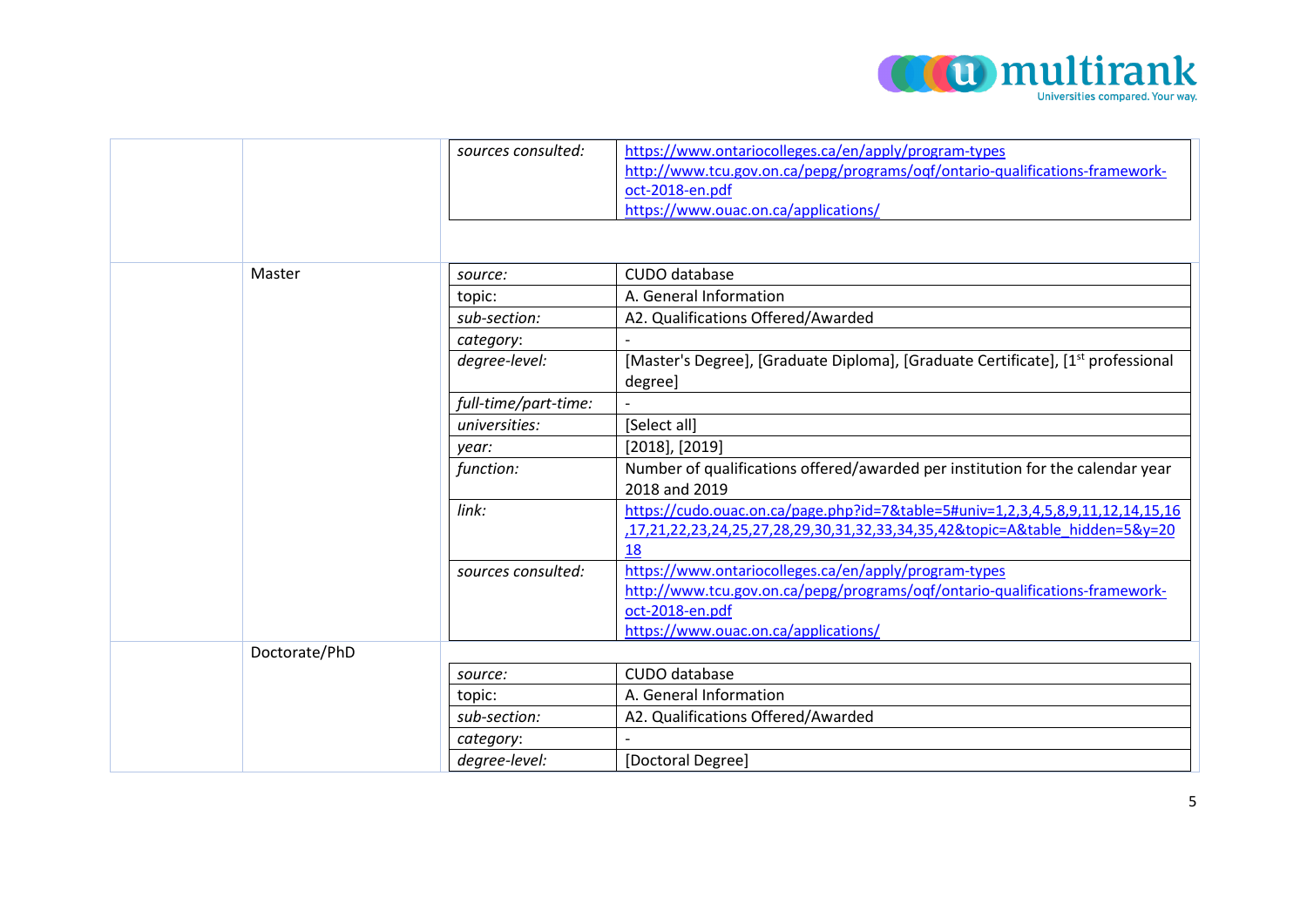

|              |                   | full-time/part-time: |                                                                                                                                                                |
|--------------|-------------------|----------------------|----------------------------------------------------------------------------------------------------------------------------------------------------------------|
|              |                   | universities:        | [Select all]                                                                                                                                                   |
|              |                   | year:                | $[2018]$ , $[2019]$                                                                                                                                            |
|              |                   | function:            | Number of qualifications offered/awarded per institution for the calendar year<br>2018 and 2019                                                                |
|              |                   | link:                | https://cudo.ouac.on.ca/page.php?id=7&table=5#univ=1,2,3,4,5,8,9,11,12,14,15,16<br>17,21,22,23,24,25,27,28,29,30,31,32,33,34,35,42&topic=A&table hidden=5&y=20 |
|              |                   |                      | 18                                                                                                                                                             |
|              |                   | sources consulted:   | https://www.ontariocolleges.ca/en/apply/program-types                                                                                                          |
|              |                   |                      | http://www.tcu.gov.on.ca/pepg/programs/oqf/ontario-qualifications-framework-                                                                                   |
|              |                   |                      | oct-2018-en.pdf                                                                                                                                                |
|              |                   |                      | https://www.ouac.on.ca/applications/                                                                                                                           |
| Q5: Students | Students enrolled |                      |                                                                                                                                                                |
|              |                   | source:              | CUDO database                                                                                                                                                  |
|              |                   | topic:               | A. General Information                                                                                                                                         |
|              |                   | sub-section:         | A6.Total Enrolment by Program                                                                                                                                  |
|              |                   | category:            | [Total Enrolment]                                                                                                                                              |
|              |                   | degree-level:        | [All]                                                                                                                                                          |
|              |                   | full-time/part-time: | [All]                                                                                                                                                          |
|              |                   | universities:        | [Select all]                                                                                                                                                   |
|              |                   | year:                | $[2018]$ , $[2019]$                                                                                                                                            |
|              |                   | function:            | Total registered students per institutions for 2018, 2019                                                                                                      |
|              |                   | link:                | https://cudo.ouac.on.ca/page.php?id=7&table=7#univ=1,2,3,4,5,8,9,11,12,14,15,16                                                                                |
|              |                   |                      | 17,21,22,23,24,25,27,28,29,30,31,32,33,34,35,42&topic=A&table hidden=5&r=921                                                                                   |
|              |                   |                      | $&y=2018$                                                                                                                                                      |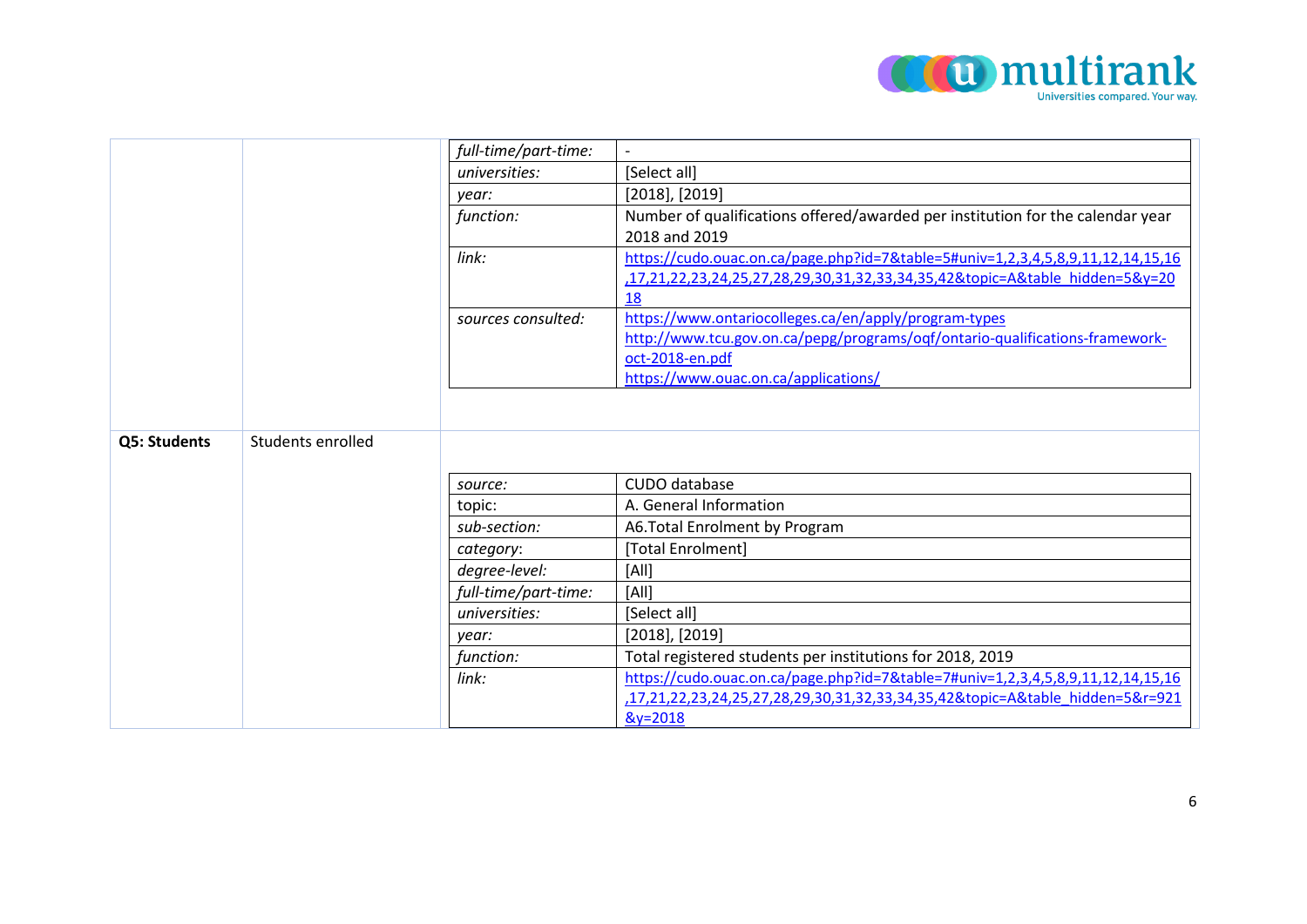

| Q <sub>6</sub> :     | Foreign degree seeking |                      |                                                                                 |
|----------------------|------------------------|----------------------|---------------------------------------------------------------------------------|
| <b>International</b> | students               | source:              | CUDO database                                                                   |
| students             |                        | topic:               | A. General Information                                                          |
|                      |                        | sub-section:         | A6. Total Enrolment by Program                                                  |
|                      |                        | category:            | [Total: International Enrolment]                                                |
|                      |                        | degree-level:        | [All]                                                                           |
|                      |                        | full-time/part-time: | [All]                                                                           |
|                      |                        | universities:        | [Select all]                                                                    |
|                      |                        | year:                | $[2018]$ , $[2019]$                                                             |
|                      |                        | function:            | Total registered students per institutions for 2018, 2019                       |
|                      |                        | link:                | https://cudo.ouac.on.ca/page.php?id=7&table=7#univ=1,2,3,4,5,8,9,11,12,14,15,16 |
|                      |                        |                      | ,17,21,22,23,24,25,27,28,29,30,31,32,33,34,35,42&topic=A&table hidden=5&r=920   |
|                      |                        |                      | $&y=2018$                                                                       |
|                      |                        |                      |                                                                                 |
| Q9: Graduates        |                        |                      |                                                                                 |
|                      | Short degree           |                      |                                                                                 |
|                      |                        | source:              | CUDO database                                                                   |
|                      |                        | topic:               | A. General Information                                                          |
|                      |                        | sub-section:         | A2. Qualifications Offered/Awarded                                              |
|                      |                        | category:            |                                                                                 |
|                      |                        | degree-level:        | [Undergraduate Certificate], [Undergraduate diploma]                            |
|                      |                        | full-time/part-time: | $\overline{a}$                                                                  |
|                      |                        | universities:        | [Select all]                                                                    |
|                      |                        | year:                | $[2018]$ , $[2019]$                                                             |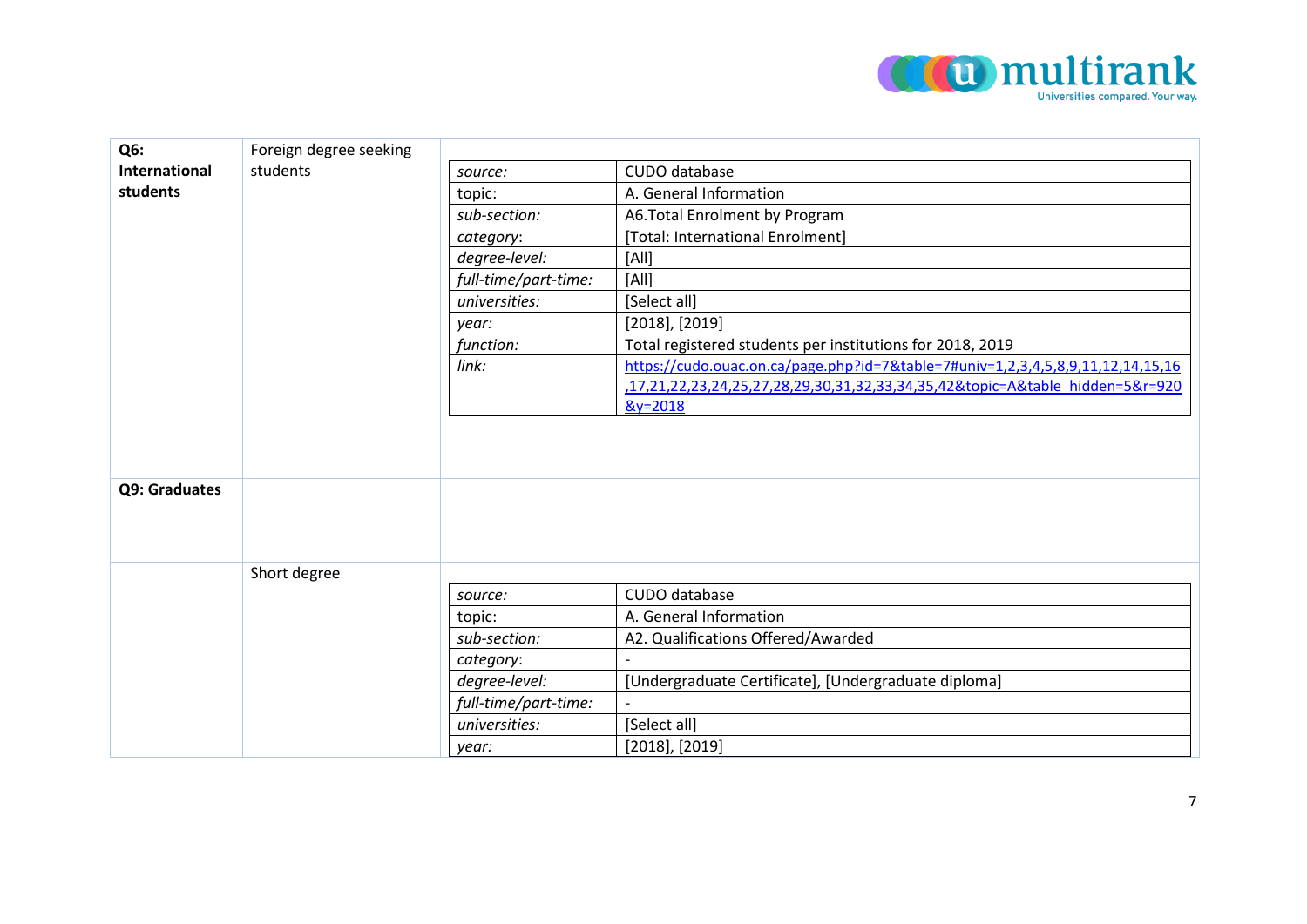

|          | function:            | Number of qualifications offered/awarded per institution for the calendar year  |
|----------|----------------------|---------------------------------------------------------------------------------|
|          |                      | 2018 and 2019                                                                   |
|          | link:                | https://cudo.ouac.on.ca/page.php?id=7&table=5#univ=1,2,3,4,5,8,9,11,12,14,15,16 |
|          |                      | ,17,21,22,23,24,25,27,28,29,30,31,32,33,34,35,42&topic=A&table_hidden=5&y=20    |
|          |                      | 18                                                                              |
|          | sources consulted:   | https://www.ontariocolleges.ca/en/apply/program-types                           |
|          |                      | http://www.tcu.gov.on.ca/pepg/programs/oqf/ontario-qualifications-framework-    |
|          |                      | oct-2018-en.pdf                                                                 |
|          |                      | https://www.ouac.on.ca/applications/                                            |
|          |                      |                                                                                 |
|          |                      |                                                                                 |
|          |                      |                                                                                 |
| Bachelor |                      |                                                                                 |
|          | source:              | CUDO database                                                                   |
|          | topic:               | A. General Information                                                          |
|          | sub-section:         | A2. Qualifications Offered/Awarded                                              |
|          | category:            |                                                                                 |
|          | degree-level:        | [Bachelor's Degree]                                                             |
|          | full-time/part-time: |                                                                                 |
|          | universities:        | [Select all]                                                                    |
|          | year:                | $[2018]$ , $[2019]$                                                             |
|          | function:            | Number of qualifications offered/awarded per institution for the calendar year  |
|          |                      | 2018 and 2019                                                                   |
|          | link:                | https://cudo.ouac.on.ca/page.php?id=7&table=5#univ=1,2,3,4,5,8,9,11,12,14,15,16 |
|          |                      | ,17,21,22,23,24,25,27,28,29,30,31,32,33,34,35,42&topic=A&table_hidden=5&y=20    |
|          |                      | 18                                                                              |
|          | sources consulted:   | https://www.ontariocolleges.ca/en/apply/program-types                           |
|          |                      | http://www.tcu.gov.on.ca/pepg/programs/oqf/ontario-qualifications-framework-    |
|          |                      | oct-2018-en.pdf                                                                 |
|          |                      | https://www.ouac.on.ca/applications/                                            |
|          |                      |                                                                                 |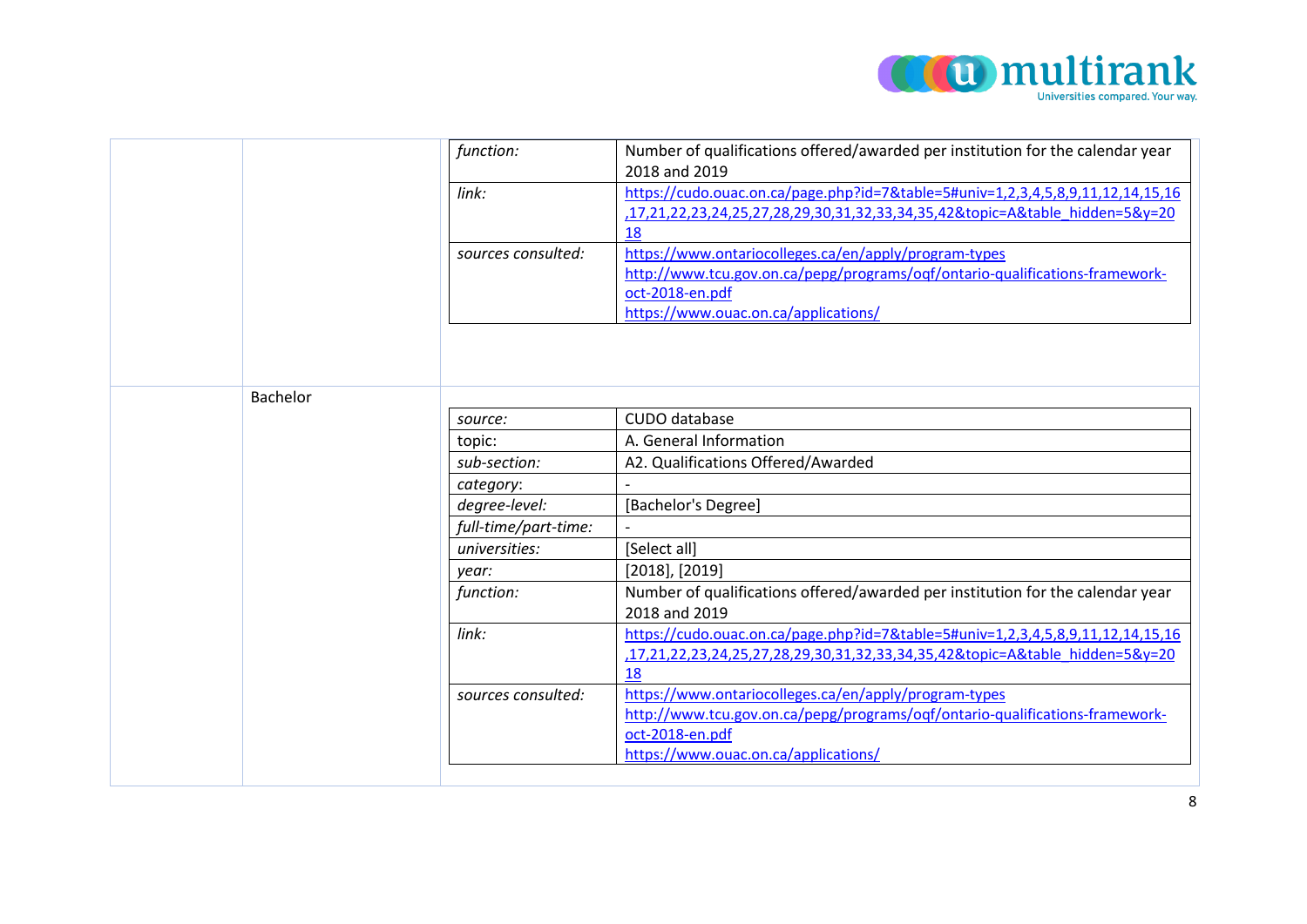

| Master        |                      |                                                                                                                                                                                                  |
|---------------|----------------------|--------------------------------------------------------------------------------------------------------------------------------------------------------------------------------------------------|
|               | source:              | CUDO database                                                                                                                                                                                    |
|               | topic:               | A. General Information                                                                                                                                                                           |
|               | sub-section:         | A2. Qualifications Offered/Awarded                                                                                                                                                               |
|               | category:            |                                                                                                                                                                                                  |
|               | degree-level:        | [Master's Degree], [Graduate Diploma], [Graduate Certificate], [1 <sup>st</sup> professional<br>degree]                                                                                          |
|               | full-time/part-time: |                                                                                                                                                                                                  |
|               | universities:        | [Select all]                                                                                                                                                                                     |
|               | year:                | $[2018]$ , $[2019]$                                                                                                                                                                              |
|               | function:            | Number of qualifications offered/awarded per institution for the calendar year<br>2018 and 2019                                                                                                  |
|               | link:                | https://cudo.ouac.on.ca/page.php?id=7&table=5#univ=1,2,3,4,5,8,9,11,12,14,15,16<br>,17,21,22,23,24,25,27,28,29,30,31,32,33,34,35,42&topic=A&table_hidden=5&y=20<br>18                            |
|               | sources consulted:   | https://www.ontariocolleges.ca/en/apply/program-types<br>http://www.tcu.gov.on.ca/pepg/programs/oqf/ontario-qualifications-framework-<br>oct-2018-en.pdf<br>https://www.ouac.on.ca/applications/ |
|               |                      |                                                                                                                                                                                                  |
| Doctorate/Phd |                      |                                                                                                                                                                                                  |
|               | source:              | CUDO database                                                                                                                                                                                    |
|               | topic:               | A. General Information                                                                                                                                                                           |
|               | sub-section:         | A2. Qualifications Offered/Awarded                                                                                                                                                               |
|               | category:            | $\overline{\phantom{a}}$                                                                                                                                                                         |
|               | degree-level:        | [Doctoral Degree]                                                                                                                                                                                |
|               | full-time/part-time: |                                                                                                                                                                                                  |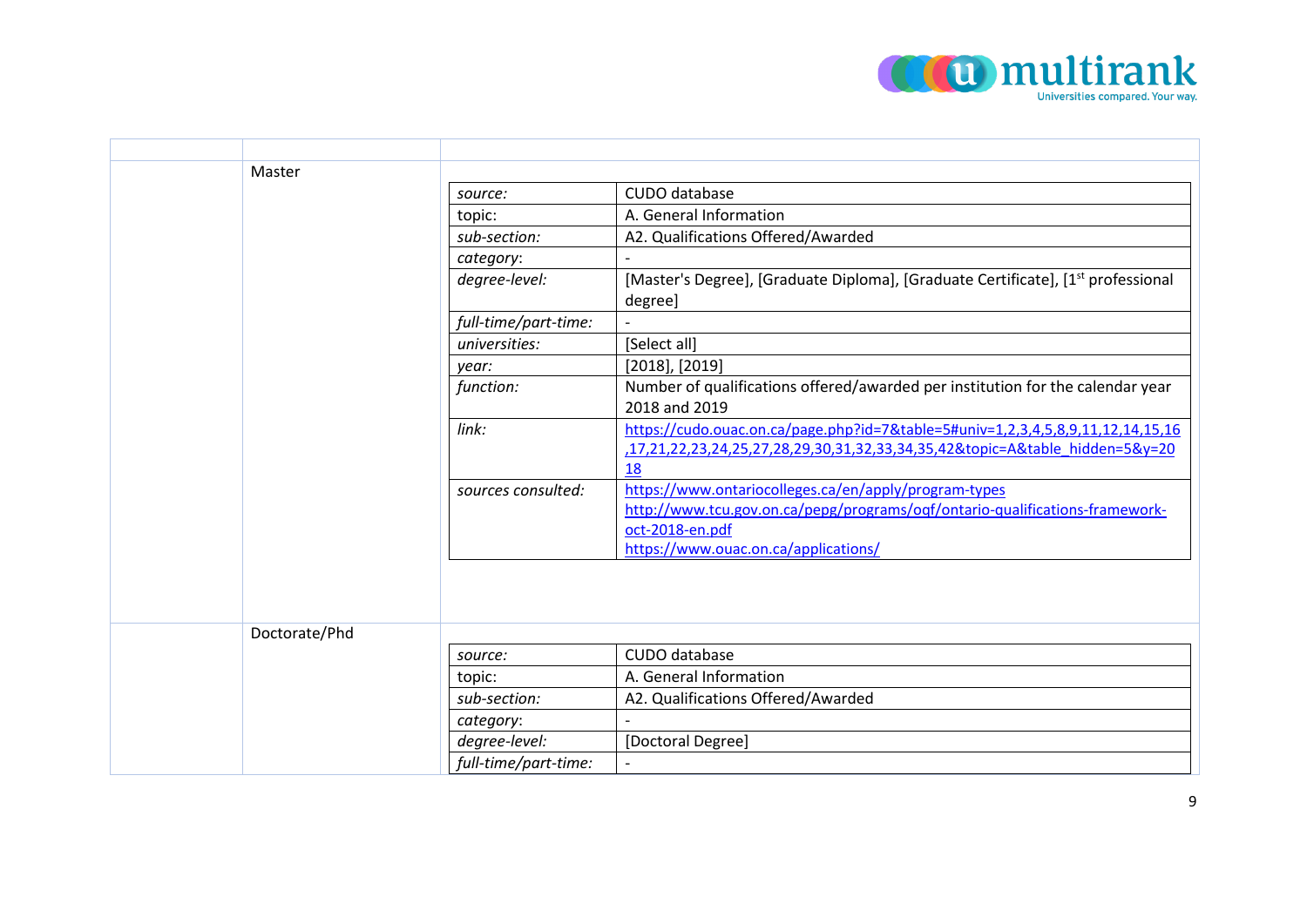

|                |           | universities:        | [Select all]                                                                    |
|----------------|-----------|----------------------|---------------------------------------------------------------------------------|
|                |           | year:                | $[2018]$ , $[2019]$                                                             |
|                |           | function:            | Number of qualifications offered/awarded per institution for the calendar year  |
|                |           |                      | 2018 and 2019                                                                   |
|                |           | link:                | https://cudo.ouac.on.ca/page.php?id=7&table=5#univ=1,2,3,4,5,8,9,11,12,14,15,16 |
|                |           |                      | ,17,21,22,23,24,25,27,28,29,30,31,32,33,34,35,42&topic=A&table hidden=5&y=20    |
|                |           |                      | 18                                                                              |
|                |           | sources consulted:   | https://www.ontariocolleges.ca/en/apply/program-types                           |
|                |           |                      | http://www.tcu.gov.on.ca/pepg/programs/oqf/ontario-qualifications-framework-    |
|                |           |                      | oct-2018-en.pdf                                                                 |
|                |           |                      | https://www.ouac.on.ca/applications/                                            |
|                |           |                      |                                                                                 |
|                |           |                      |                                                                                 |
| Q10: Graduates | Education |                      |                                                                                 |
| by field       |           | source:              | CUDO database                                                                   |
|                |           | topic:               | A. General Information                                                          |
|                |           | sub-section:         | A3. Degrees Conferred by Program                                                |
|                |           | category:            | [Education]                                                                     |
|                |           | degree-level:        | [All]                                                                           |
|                |           | full-time/part-time: | [All]                                                                           |
|                |           | universities:        | [Select all]                                                                    |
|                |           | year:                | [2018]                                                                          |
|                |           | function:            | Number of qualifications offered/awarded per institution for the calendar year  |
|                |           |                      | 2018                                                                            |
|                |           | link:                | https://cudo.ouac.on.ca/page.php?id=7&table=5#univ=1,2,3,4,5,8,9,11,12,14,15,16 |
|                |           |                      | ,17,21,22,23,24,25,27,28,29,30,31,32,33,34,35,42&topic=A&table hidden=5&y=20    |
|                |           |                      | 18                                                                              |
|                |           | sources consulted:   | https://www.ontariocolleges.ca/en/apply/program-types                           |
|                |           |                      | http://www.tcu.gov.on.ca/pepg/programs/oqf/ontario-qualifications-framework-    |
|                |           |                      | oct-2018-en.pdf                                                                 |
|                |           |                      | https://www.ouac.on.ca/applications/                                            |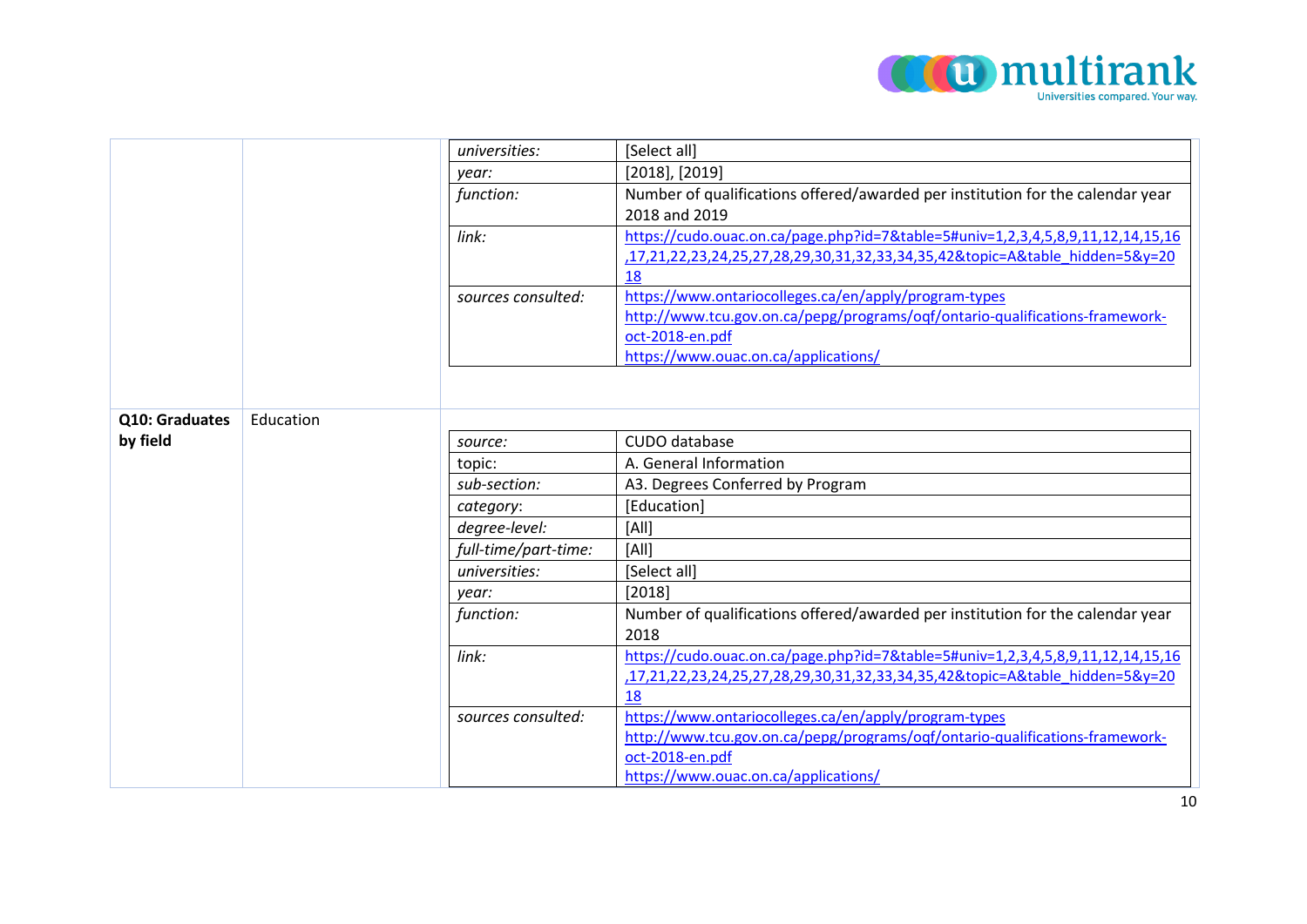

| Humanities and arts |                      |                                                                                 |
|---------------------|----------------------|---------------------------------------------------------------------------------|
|                     | source:              | CUDO database                                                                   |
|                     | topic:               | A. General Information                                                          |
|                     | sub-section:         | A3. Degrees Conferred by Program                                                |
|                     | category:            | [Archeology, Arts, other arts, Theology, Humanities]                            |
|                     | degree-level:        | [All]                                                                           |
|                     | full-time/part-time: | [All]                                                                           |
|                     | universities:        | [Select all]                                                                    |
|                     | year:                | [2018]                                                                          |
|                     | function:            | Number of qualifications offered/awarded per institution for the calendar year  |
|                     |                      | 2018                                                                            |
|                     | link:                | https://cudo.ouac.on.ca/page.php?id=7&table=5#univ=1,2,3,4,5,8,9,11,12,14,15,16 |
|                     |                      | 17,21,22,23,24,25,27,28,29,30,31,32,33,34,35,42&topic=A&table hidden=5&y=20     |
|                     |                      | 18                                                                              |
|                     | sources consulted:   | https://www.ontariocolleges.ca/en/apply/program-types                           |
|                     |                      | http://www.tcu.gov.on.ca/pepg/programs/oqf/ontario-qualifications-framework-    |
|                     |                      | oct-2018-en.pdf                                                                 |
|                     |                      | https://www.ouac.on.ca/applications/                                            |
|                     |                      |                                                                                 |
|                     |                      |                                                                                 |
|                     |                      |                                                                                 |
| Social sciences     |                      |                                                                                 |
|                     | source:              | CUDO database                                                                   |
|                     | topic:               | A. General Information                                                          |
|                     | sub-section:         | A3. Degrees Conferred by Program                                                |
|                     | category:            | [Journalism, Social sciences]                                                   |

┰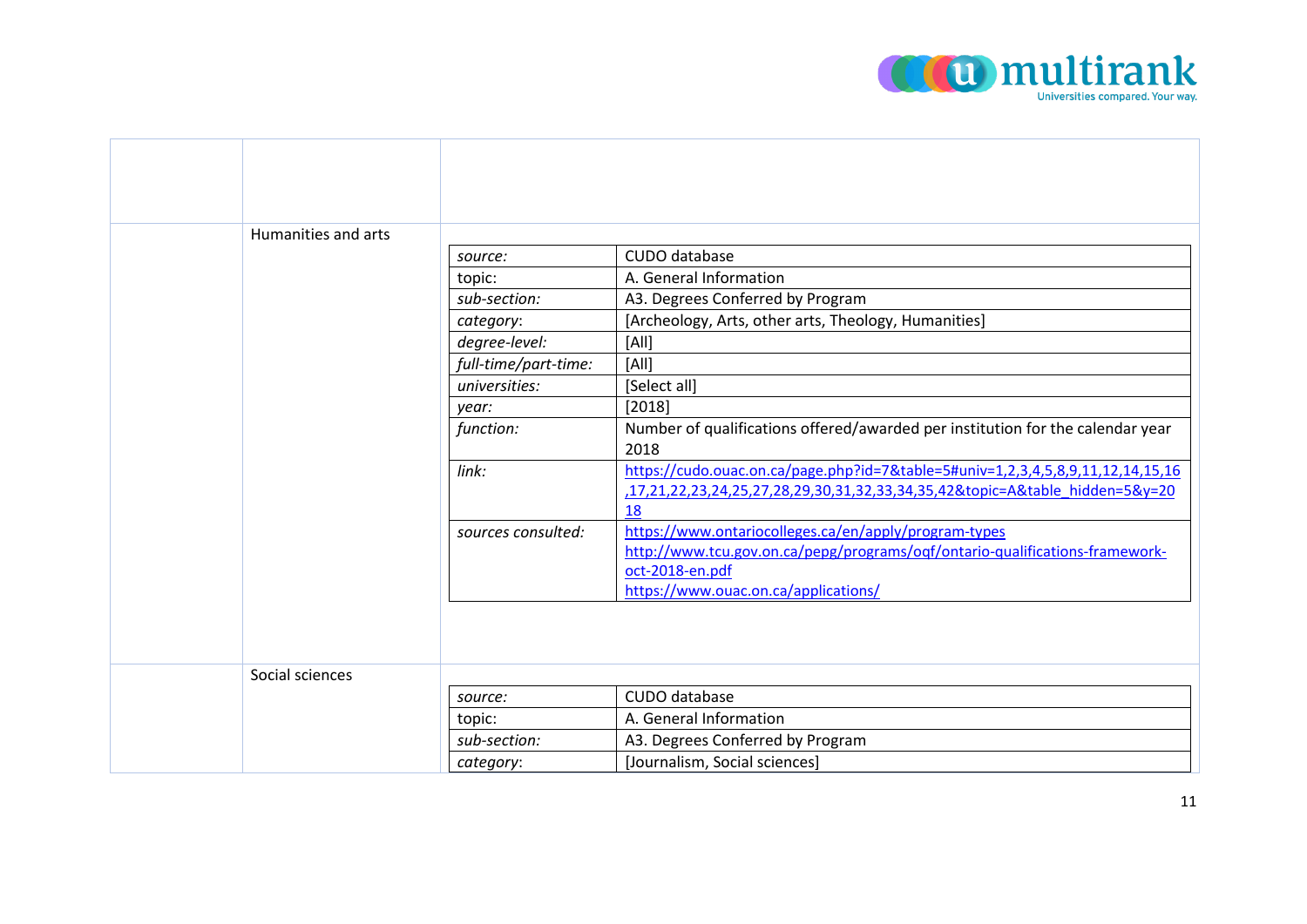

|                         | degree-level:        | [All]                                                                           |
|-------------------------|----------------------|---------------------------------------------------------------------------------|
|                         | full-time/part-time: | [All]                                                                           |
|                         | universities:        | [Select all]                                                                    |
|                         | year:                | [2018]                                                                          |
|                         | function:            | Number of qualifications offered/awarded per institution for the calendar year  |
|                         |                      | 2018                                                                            |
|                         | link:                | https://cudo.ouac.on.ca/page.php?id=7&table=5#univ=1,2,3,4,5,8,9,11,12,14,15,16 |
|                         |                      | ,17,21,22,23,24,25,27,28,29,30,31,32,33,34,35,42&topic=A&table hidden=5&y=20    |
|                         |                      | 18                                                                              |
|                         | sources consulted:   | https://www.ontariocolleges.ca/en/apply/program-types                           |
|                         |                      | http://www.tcu.gov.on.ca/pepg/programs/oqf/ontario-qualifications-framework-    |
|                         |                      | oct-2018-en.pdf                                                                 |
|                         |                      | https://www.ouac.on.ca/applications/                                            |
|                         |                      |                                                                                 |
|                         |                      |                                                                                 |
|                         |                      |                                                                                 |
| <b>Business and law</b> |                      |                                                                                 |
|                         | source:              | CUDO database                                                                   |
|                         | topic:               | A. General Information                                                          |
|                         | sub-section:         | A3. Degrees Conferred by Program                                                |
|                         | category:            | [business studies, Law]                                                         |
|                         | degree-level:        | [All]                                                                           |
|                         | full-time/part-time: | [All]                                                                           |
|                         | universities:        | [Select all]                                                                    |
|                         | year:                | [2018]                                                                          |
|                         | function:            | Number of qualifications offered/awarded per institution for the calendar year  |
|                         |                      | 2018                                                                            |
|                         | link:                | https://cudo.ouac.on.ca/page.php?id=7&table=5#univ=1,2,3,4,5,8,9,11,12,14,15,16 |
|                         |                      | ,17,21,22,23,24,25,27,28,29,30,31,32,33,34,35,42&topic=A&table hidden=5&y=20    |
|                         |                      | 18                                                                              |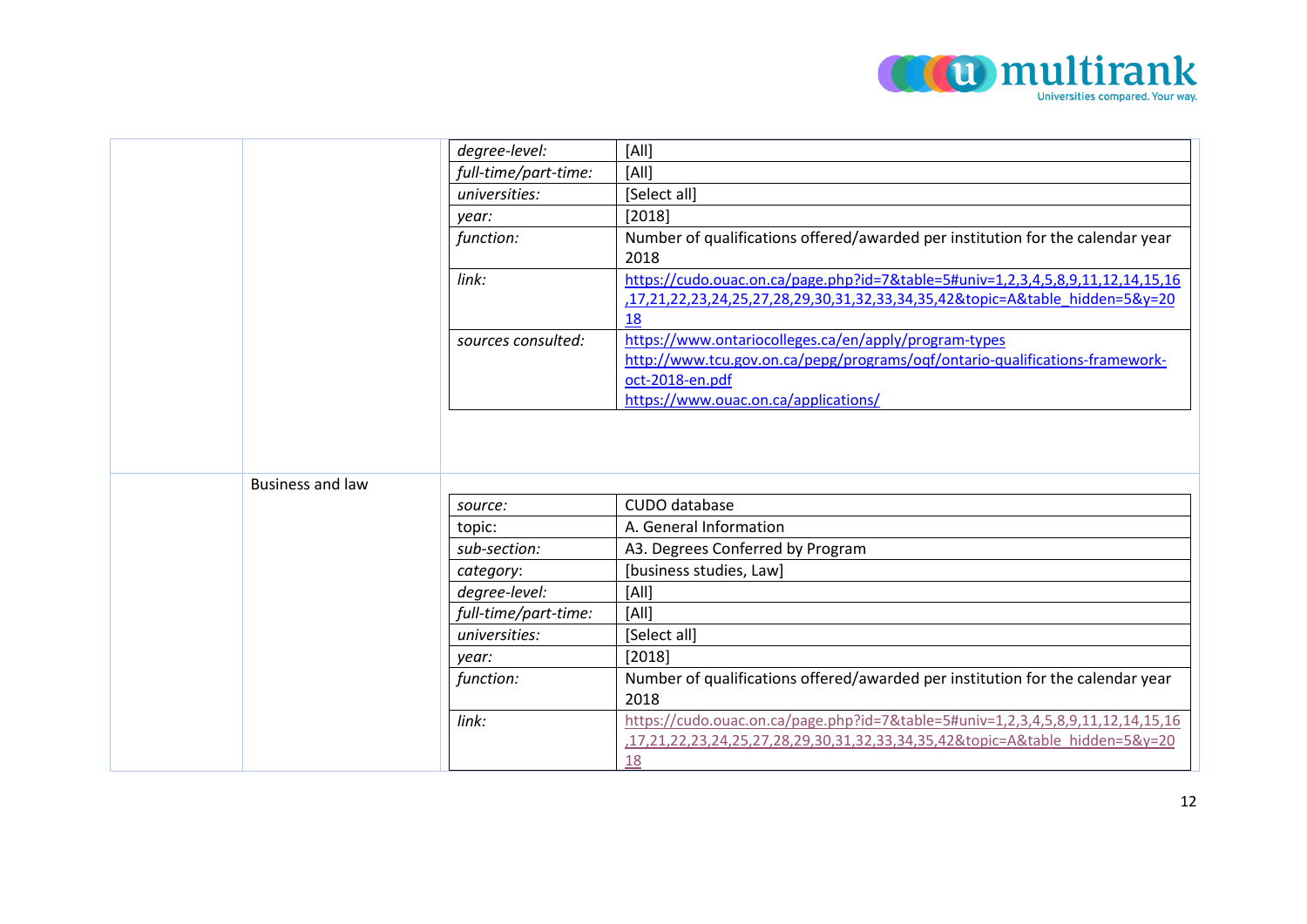

|                  | sources consulted:               | https://www.ontariocolleges.ca/en/apply/program-types                                         |
|------------------|----------------------------------|-----------------------------------------------------------------------------------------------|
|                  |                                  | http://www.tcu.gov.on.ca/pepg/programs/oqf/ontario-qualifications-framework-                  |
|                  |                                  | oct-2018-en.pdf                                                                               |
|                  |                                  | https://www.ouac.on.ca/applications/                                                          |
|                  |                                  |                                                                                               |
|                  |                                  |                                                                                               |
|                  |                                  |                                                                                               |
|                  |                                  |                                                                                               |
| Natural science, |                                  |                                                                                               |
| mathematics and  | source:                          | CUDO database                                                                                 |
| statistics       | topic:                           | A. General Information                                                                        |
|                  | sub-section:                     | A3. Degrees Conferred by Program                                                              |
|                  | category:                        | [Mathematics, physical sciences]                                                              |
|                  | degree-level:                    | [All]                                                                                         |
|                  | full-time/part-time:             | [All]                                                                                         |
|                  | universities:                    | [Select all]                                                                                  |
|                  | year:                            | [2018]                                                                                        |
|                  | function:                        | Number of qualifications offered/awarded per institution for the calendar year                |
|                  |                                  | 2018                                                                                          |
|                  | link:                            | https://cudo.ouac.on.ca/page.php?id=7&table=5#univ=1,2,3,4,5,8,9,11,12,14,15,16               |
|                  |                                  | 17,21,22,23,24,25,27,28,29,30,31,32,33,34,35,42&topic=A&table hidden=5&y=20                   |
|                  |                                  | 18                                                                                            |
|                  | sources consulted:               | https://www.ontariocolleges.ca/en/apply/program-types                                         |
|                  |                                  | http://www.tcu.gov.on.ca/pepg/programs/oqf/ontario-qualifications-framework-                  |
|                  |                                  | oct-2018-en.pdf                                                                               |
|                  |                                  | https://www.ouac.on.ca/applications/                                                          |
|                  |                                  |                                                                                               |
|                  |                                  |                                                                                               |
|                  |                                  |                                                                                               |
|                  | A3: degrees conferred by program |                                                                                               |
|                  |                                  | The fields are not exactly the same as the ISCED classification: a conversion table is needed |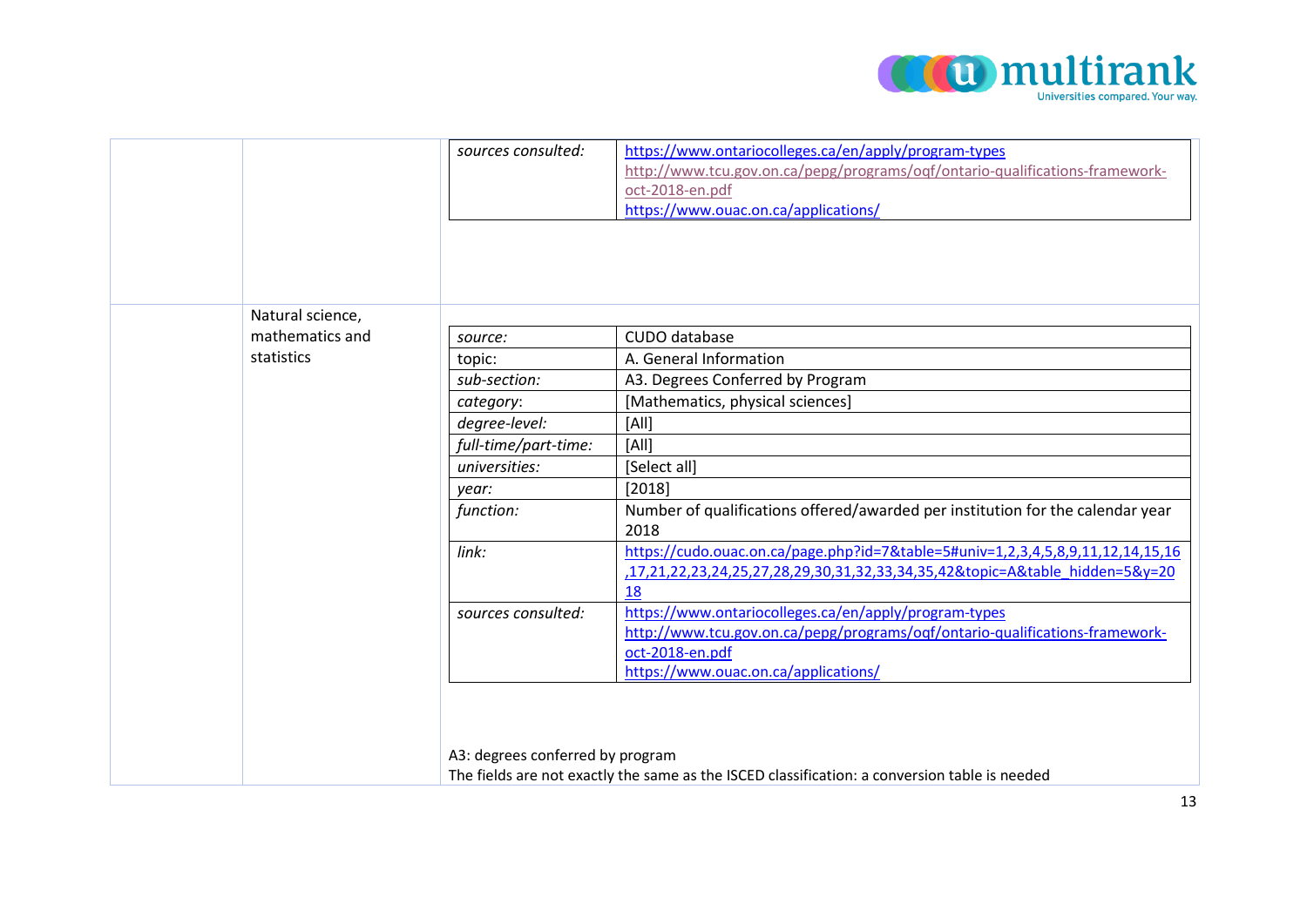

| Information and   |                      |                                                                                                                                                                                                  |
|-------------------|----------------------|--------------------------------------------------------------------------------------------------------------------------------------------------------------------------------------------------|
| communication     | source:              | CUDO database                                                                                                                                                                                    |
| technologies      | topic:               | A. General Information                                                                                                                                                                           |
|                   | sub-section:         | A3. Degrees Conferred by Program                                                                                                                                                                 |
|                   | category:            | [Computer science]                                                                                                                                                                               |
|                   | degree-level:        | [All]                                                                                                                                                                                            |
|                   | full-time/part-time: | [All]                                                                                                                                                                                            |
|                   | universities:        | [Select all]                                                                                                                                                                                     |
|                   | year:                | [2018]                                                                                                                                                                                           |
|                   | function:            | Number of qualifications offered/awarded per institution for the calendar year<br>2018                                                                                                           |
|                   | link:                | https://cudo.ouac.on.ca/page.php?id=7&table=5#univ=1,2,3,4,5,8,9,11,12,14,15,16<br>,17,21,22,23,24,25,27,28,29,30,31,32,33,34,35,42&topic=A&table hidden=5&y=20<br>18                            |
|                   | sources consulted:   | https://www.ontariocolleges.ca/en/apply/program-types<br>http://www.tcu.gov.on.ca/pepg/programs/oqf/ontario-qualifications-framework-<br>oct-2018-en.pdf<br>https://www.ouac.on.ca/applications/ |
| Engineering,      |                      |                                                                                                                                                                                                  |
| manufacturing and | source:              | CUDO database                                                                                                                                                                                    |
| construction      | topic:               | A. General Information                                                                                                                                                                           |
|                   | sub-section:         | A3. Degrees Conferred by Program                                                                                                                                                                 |
|                   |                      |                                                                                                                                                                                                  |
|                   | category:            | [Engineering]                                                                                                                                                                                    |
|                   | degree-level:        | [All]                                                                                                                                                                                            |
|                   | full-time/part-time: | [All]                                                                                                                                                                                            |
|                   | universities:        | [Select all]                                                                                                                                                                                     |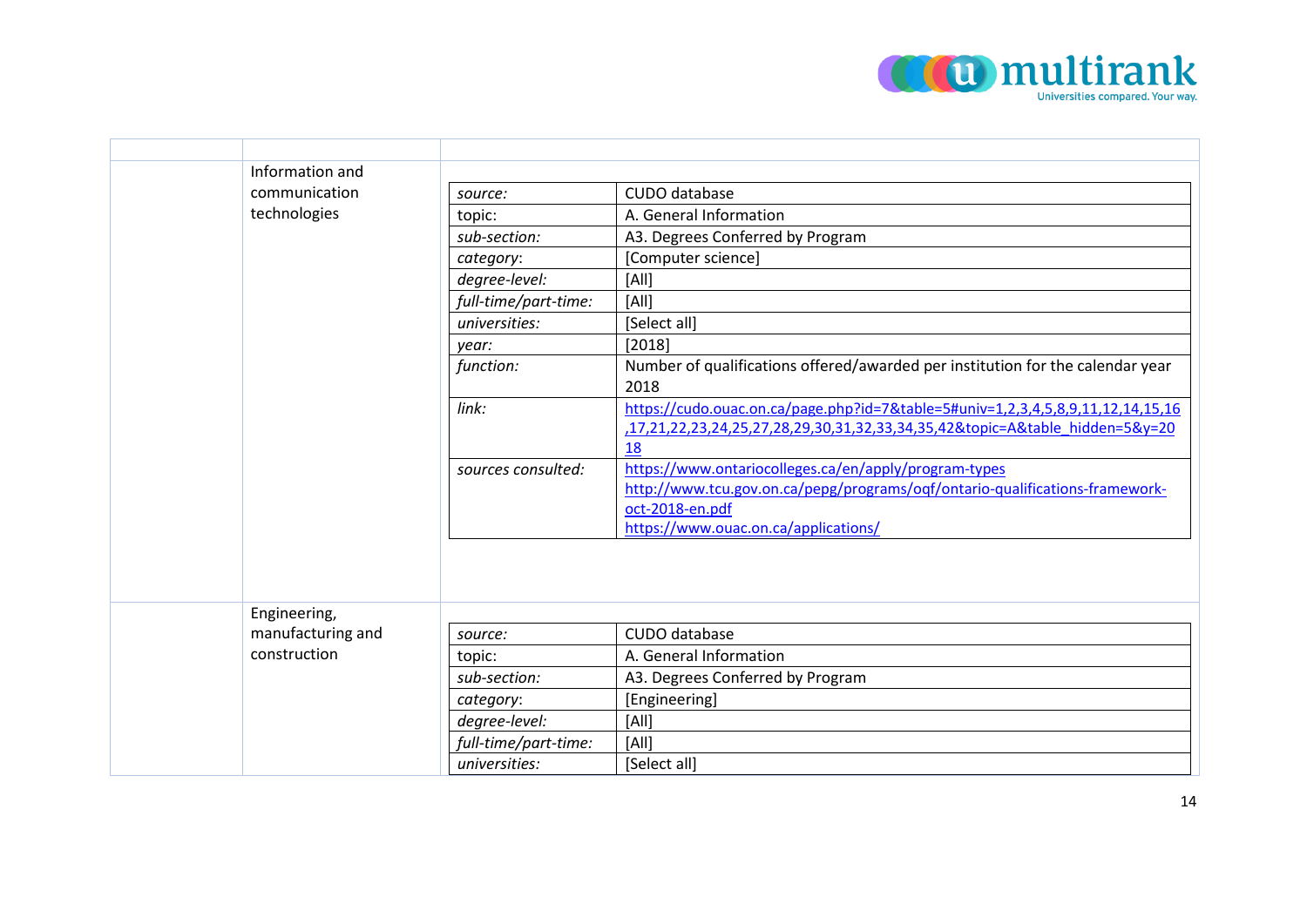

|                          | year:                | [2018]                                                                          |
|--------------------------|----------------------|---------------------------------------------------------------------------------|
|                          | function:            | Number of qualifications offered/awarded per institution for the calendar year  |
|                          |                      | 2018                                                                            |
|                          | link:                | https://cudo.ouac.on.ca/page.php?id=7&table=5#univ=1,2,3,4,5,8,9,11,12,14,15,16 |
|                          |                      | ,17,21,22,23,24,25,27,28,29,30,31,32,33,34,35,42&topic=A&table hidden=5&y=20    |
|                          |                      | 18                                                                              |
|                          | sources consulted:   | https://www.ontariocolleges.ca/en/apply/program-types                           |
|                          |                      | http://www.tcu.gov.on.ca/pepg/programs/oqf/ontario-qualifications-framework-    |
|                          |                      | oct-2018-en.pdf                                                                 |
|                          |                      | https://www.ouac.on.ca/applications/                                            |
|                          |                      |                                                                                 |
|                          |                      |                                                                                 |
|                          |                      |                                                                                 |
| Agriculture forestry,    |                      |                                                                                 |
| fisheries and veterinary | source:              | CUDO database                                                                   |
|                          | topic:               | A. General Information                                                          |
|                          | sub-section:         | A3. Degrees Conferred by Program                                                |
|                          | category:            | [Agriculture, forestry, food science and nutrician, veterinary medicine]        |
|                          | degree-level:        | [All]                                                                           |
|                          | full-time/part-time: | [All]                                                                           |
|                          | universities:        | [Select all]                                                                    |
|                          | year:                | [2018]                                                                          |
|                          | function:            | Number of qualifications offered/awarded per institution for the calendar year  |
|                          |                      | 2018                                                                            |
|                          | link:                | https://cudo.ouac.on.ca/page.php?id=7&table=5#univ=1,2,3,4,5,8,9,11,12,14,15,16 |
|                          |                      | ,17,21,22,23,24,25,27,28,29,30,31,32,33,34,35,42&topic=A&table hidden=5&y=20    |
|                          |                      | 18                                                                              |
|                          | sources consulted:   | https://www.ontariocolleges.ca/en/apply/program-types                           |
|                          |                      | http://www.tcu.gov.on.ca/pepg/programs/oqf/ontario-qualifications-framework-    |
|                          |                      | oct-2018-en.pdf                                                                 |
|                          |                      | https://www.ouac.on.ca/applications/                                            |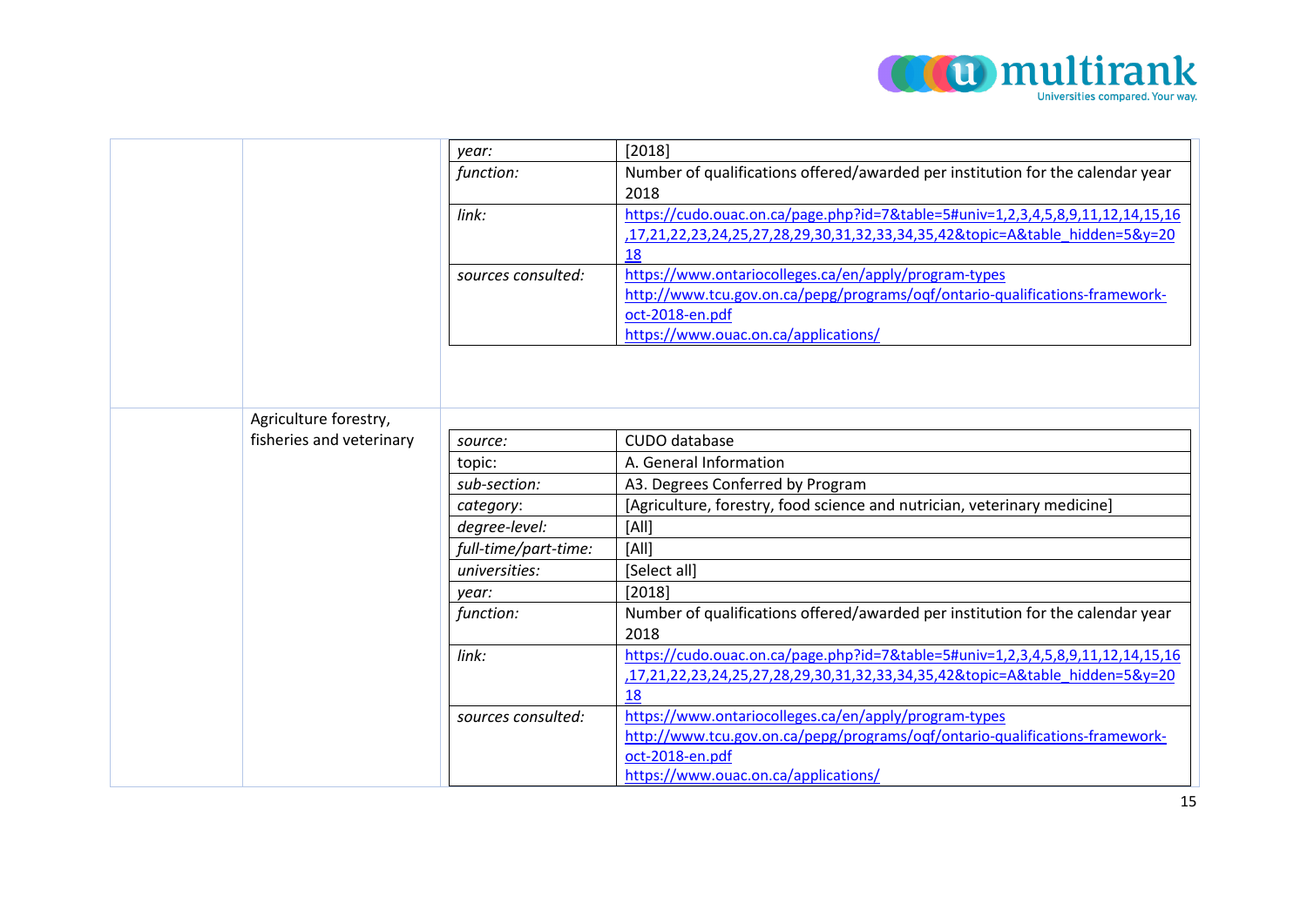

|               | Health and social welfare     |                      |                                                                                                                                                                                                  |
|---------------|-------------------------------|----------------------|--------------------------------------------------------------------------------------------------------------------------------------------------------------------------------------------------|
|               |                               | source:              | CUDO database                                                                                                                                                                                    |
|               |                               | topic:               | A. General Information                                                                                                                                                                           |
|               |                               | sub-section:         | A3. Degrees Conferred by Program                                                                                                                                                                 |
|               |                               | category:            | [Dentistry, medical science, nursing, optometry, other health, pharmacy,                                                                                                                         |
|               |                               |                      | therapy and rehabilitation]                                                                                                                                                                      |
|               |                               | degree-level:        | [All]                                                                                                                                                                                            |
|               |                               | full-time/part-time: | [All]                                                                                                                                                                                            |
|               |                               | universities:        | [Select all]                                                                                                                                                                                     |
|               |                               | year:                | [2018]                                                                                                                                                                                           |
|               |                               | function:            | Number of qualifications offered/awarded per institution for the calendar year<br>2018                                                                                                           |
|               |                               | link:                | https://cudo.ouac.on.ca/page.php?id=7&table=5#univ=1,2,3,4,5,8,9,11,12,14,15,16<br>,17,21,22,23,24,25,27,28,29,30,31,32,33,34,35,42&topic=A&table hidden=5&y=20<br>18                            |
|               |                               | sources consulted:   | https://www.ontariocolleges.ca/en/apply/program-types<br>http://www.tcu.gov.on.ca/pepg/programs/oqf/ontario-qualifications-framework-<br>oct-2018-en.pdf<br>https://www.ouac.on.ca/applications/ |
|               |                               |                      |                                                                                                                                                                                                  |
| Q14: Academic | <b>Academic staff in FTEs</b> |                      |                                                                                                                                                                                                  |
| staff         |                               | source:              | CUDO database                                                                                                                                                                                    |
|               |                               | topic:               | H. Instructional Faculty and Class Size                                                                                                                                                          |

F

⊤

т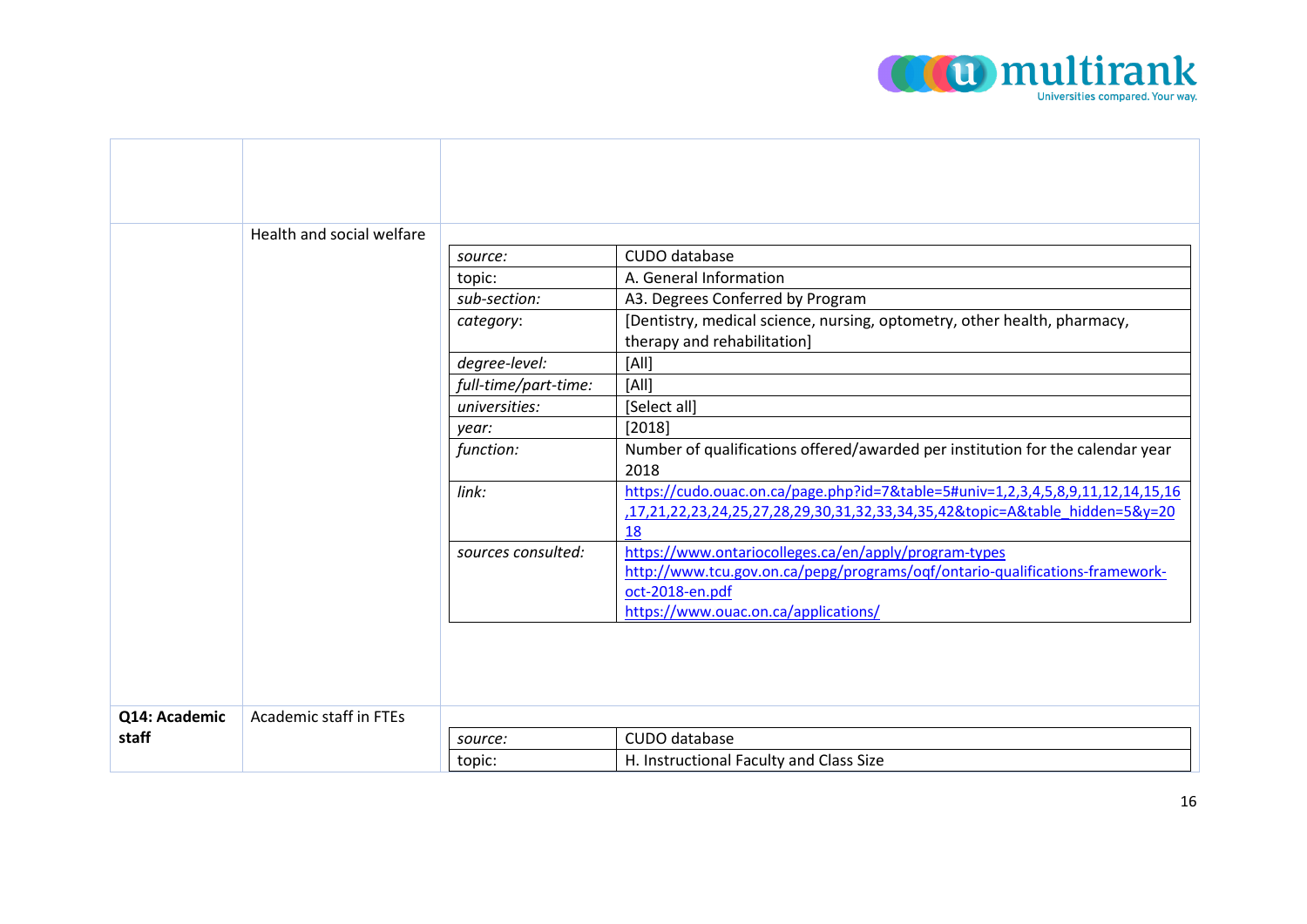

|                       | sub-section:                | H1. Number of Instructional Faculty Members (Excluding Clinicians) in Each<br>Category                                                      |
|-----------------------|-----------------------------|---------------------------------------------------------------------------------------------------------------------------------------------|
|                       | Faculty member<br>category: | <b>[Total number of instructional faculty]</b>                                                                                              |
|                       | degree-level:               |                                                                                                                                             |
|                       | full-time/part-time:        | [Total FTEs (est)]                                                                                                                          |
|                       | universities:               | [Select all]                                                                                                                                |
|                       | year:                       | [2018]                                                                                                                                      |
|                       | function:                   | Total number of instructional faculty per institution for the calendar year 2018                                                            |
|                       | link:                       | https://cudo.ouac.on.ca/page.php?id=7&table=17#univ=1,2,3,4,5,8,9,11,12,14,15,1<br>6,17,21,22,23,24,25,27,28,29,30,31,32,33,34,35,42&y=2018 |
|                       | sources consulted:          | https://www.ontariocolleges.ca/en/apply/program-types                                                                                       |
|                       |                             | http://www.tcu.gov.on.ca/pepg/programs/oqf/ontario-qualifications-framework-<br>oct-2018-en.pdf                                             |
|                       |                             | https://www.ouac.on.ca/applications/                                                                                                        |
|                       |                             |                                                                                                                                             |
| female academic staff |                             | CUDO database                                                                                                                               |
|                       | source:                     |                                                                                                                                             |
|                       | topic:                      | H. Instructional Faculty and Class Size                                                                                                     |
|                       | sub-section:                | H1. Number of Instructional Faculty Members (Excluding Clinicians) in Each<br>Category                                                      |
|                       | <b>Faculty member</b>       | [Total number who are women]                                                                                                                |
|                       | category:                   |                                                                                                                                             |
|                       | degree-level:               |                                                                                                                                             |
|                       | full-time/part-time:        | [Total FTEs (est)]                                                                                                                          |
|                       | universities:               | [Select all]                                                                                                                                |
|                       | year:                       | [2018]                                                                                                                                      |
|                       | function:                   | Total number of instructional faculty per institution for the calendar year 2018                                                            |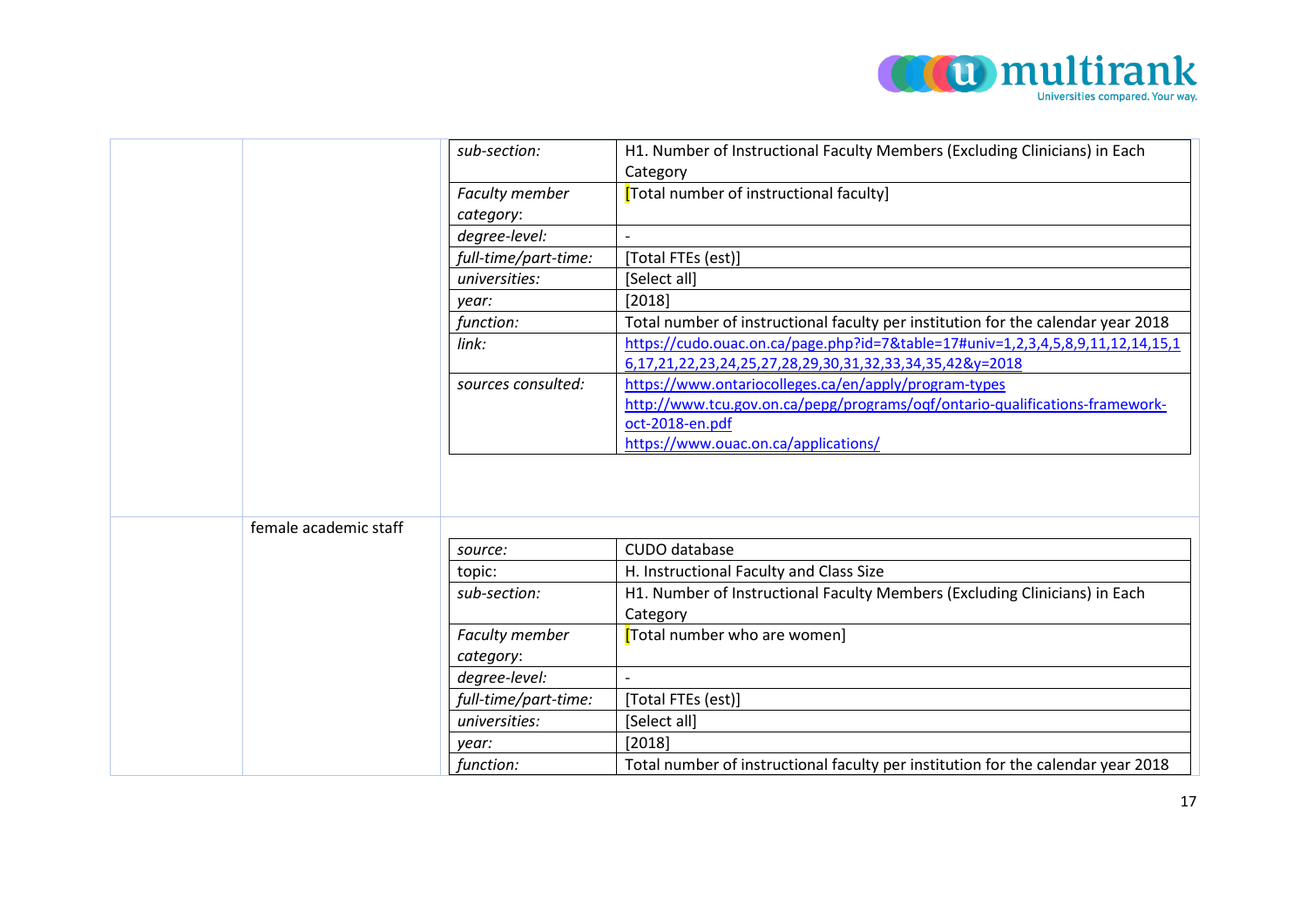

|                           |                    | link:                | https://cudo.ouac.on.ca/page.php?id=7&table=17#univ=1,2,3,4,5,8,9,11,12,14,15,1 |
|---------------------------|--------------------|----------------------|---------------------------------------------------------------------------------|
|                           |                    |                      | 6,17,21,22,23,24,25,27,28,29,30,31,32,33,34,35,42&y=2018&r=1344                 |
|                           |                    | sources consulted:   | https://www.ontariocolleges.ca/en/apply/program-types                           |
|                           |                    |                      | http://www.tcu.gov.on.ca/pepg/programs/oqf/ontario-qualifications-framework-    |
|                           |                    |                      | oct-2018-en.pdf                                                                 |
|                           |                    |                      | https://www.ouac.on.ca/applications/                                            |
|                           |                    |                      |                                                                                 |
|                           |                    |                      |                                                                                 |
| Q16: Currency<br>and Unit | Currency           |                      |                                                                                 |
| Q17: Revenues             | Unit               |                      |                                                                                 |
|                           | Core budget        |                      |                                                                                 |
|                           |                    | source:              | CUDO database                                                                   |
|                           |                    | topic:               | I. University Revenue and expenses                                              |
|                           |                    | sub-section:         | 11. University Revenue                                                          |
|                           |                    | revenue type:        | [MTCU basic formula grant]                                                      |
|                           |                    | Revenue category:    |                                                                                 |
|                           |                    | full-time/part-time: |                                                                                 |
|                           |                    | universities:        | [Select all]                                                                    |
|                           |                    | year:                | $[2016]$ , $[2017]$                                                             |
|                           |                    | function:            | Core revenues per institution for the calendar year 2016 and 2017               |
|                           |                    | link:                | https://cudo.ouac.on.ca/page.php?id=7&table=19#univ=1,2,3,4,5,8,9,11,12,14,15,1 |
|                           |                    |                      | 6,17,21,22,23,24,25,27,28,29,30,31,32,33,34,35,42&y=2016&r=1358                 |
|                           |                    | sources consulted:   |                                                                                 |
|                           |                    |                      |                                                                                 |
|                           |                    |                      |                                                                                 |
|                           | Tuition fees from  |                      |                                                                                 |
|                           | students in degree | source:              | CUDO database                                                                   |
|                           | programmes         | topic:               | I. University Revenue and expenses                                              |
|                           |                    | sub-section:         | <b>11. University Revenue</b>                                                   |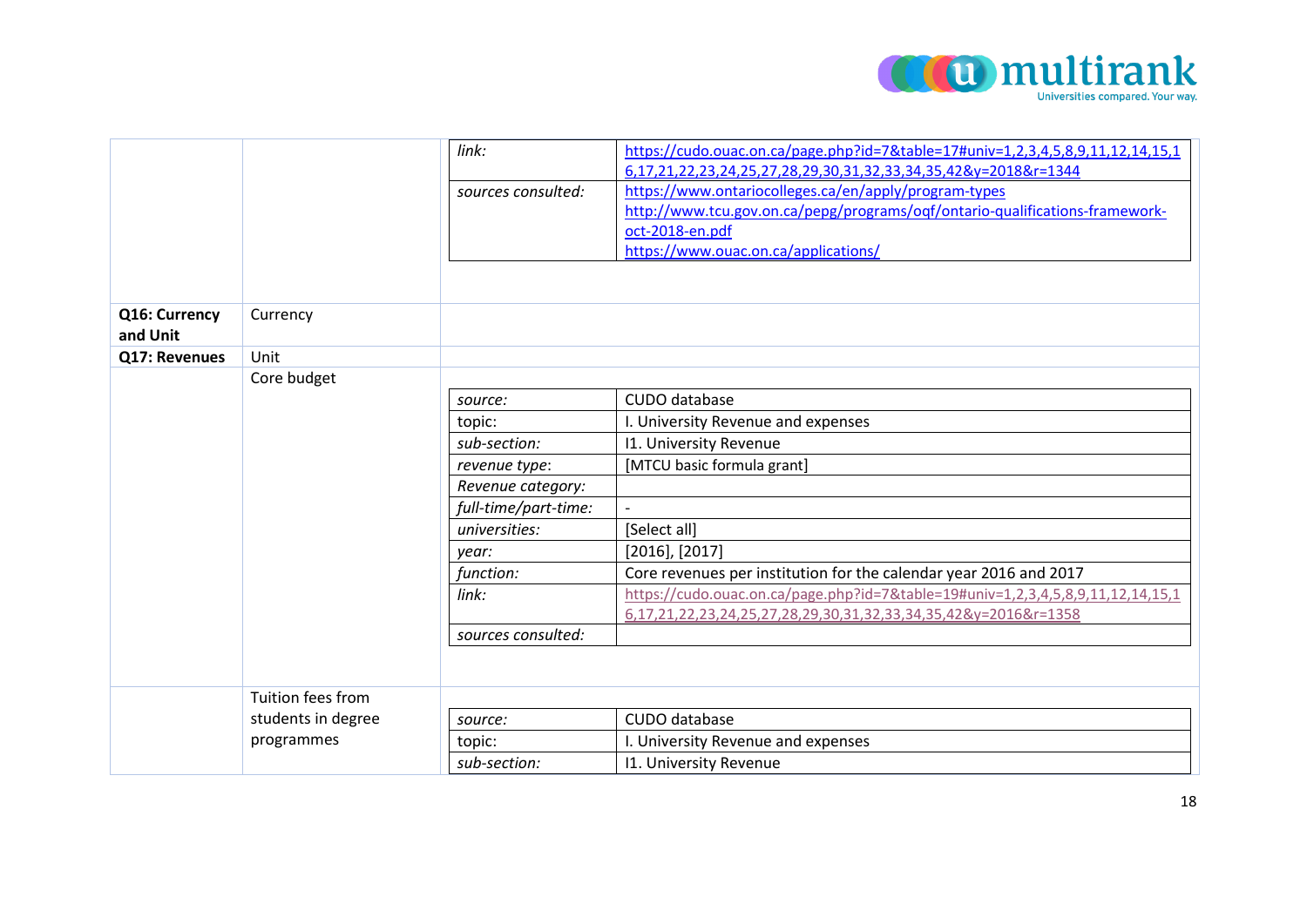

|          |                          | revenue type:        | [Tuition fees]                                                                  |
|----------|--------------------------|----------------------|---------------------------------------------------------------------------------|
|          | Revenue category:        |                      |                                                                                 |
|          |                          | full-time/part-time: | $\overline{\phantom{a}}$                                                        |
|          |                          | universities:        | [Select all]                                                                    |
|          |                          | year:                | $[2016]$ , $[2017]$                                                             |
|          |                          | function:            | Tuition fees per institution for the calendar year 2016 and 2017                |
|          |                          | link:                | https://cudo.ouac.on.ca/page.php?id=7&table=19#univ=1,2,3,4,5,8,9,11,12,14,15,1 |
|          |                          |                      | 6,17,21,22,23,24,25,27,28,29,30,31,32,33,34,35,42&y=2016&r=1368                 |
|          |                          | sources consulted:   |                                                                                 |
|          |                          |                      |                                                                                 |
|          |                          |                      |                                                                                 |
|          | Fees from courses        |                      |                                                                                 |
|          | organised within the     | source:              | CUDO database                                                                   |
|          | framework of continuing  | topic:               | I. University Revenue and expenses                                              |
|          | professional development | sub-section:         | <b>11. University Revenue</b>                                                   |
| (CPD)    |                          | revenue type:        | [Miscellaneous fees]                                                            |
|          |                          | Revenue category:    |                                                                                 |
|          | full-time/part-time:     |                      |                                                                                 |
|          |                          | universities:        | [Select all]                                                                    |
|          |                          | year:                | $[2016]$ , $[2017]$                                                             |
|          |                          | function:            | Fees from CPD per institution for the calendar year 2016 and 2017               |
|          |                          | link:                | https://cudo.ouac.on.ca/page.php?id=7&table=19#univ=1,2,3,4,5,8,9,11,12,14,15,1 |
|          |                          |                      | 6,17,21,22,23,24,25,27,28,29,30,31,32,33,34,35,42&y=2016&r=1369                 |
|          |                          | sources consulted:   |                                                                                 |
|          |                          |                      |                                                                                 |
|          |                          |                      |                                                                                 |
|          | External revenues from   |                      |                                                                                 |
| research |                          | source:              | CUDO database                                                                   |
|          |                          | topic:               | I. University Revenue and expenses                                              |
|          |                          | sub-section:         | <b>11. University Revenue</b>                                                   |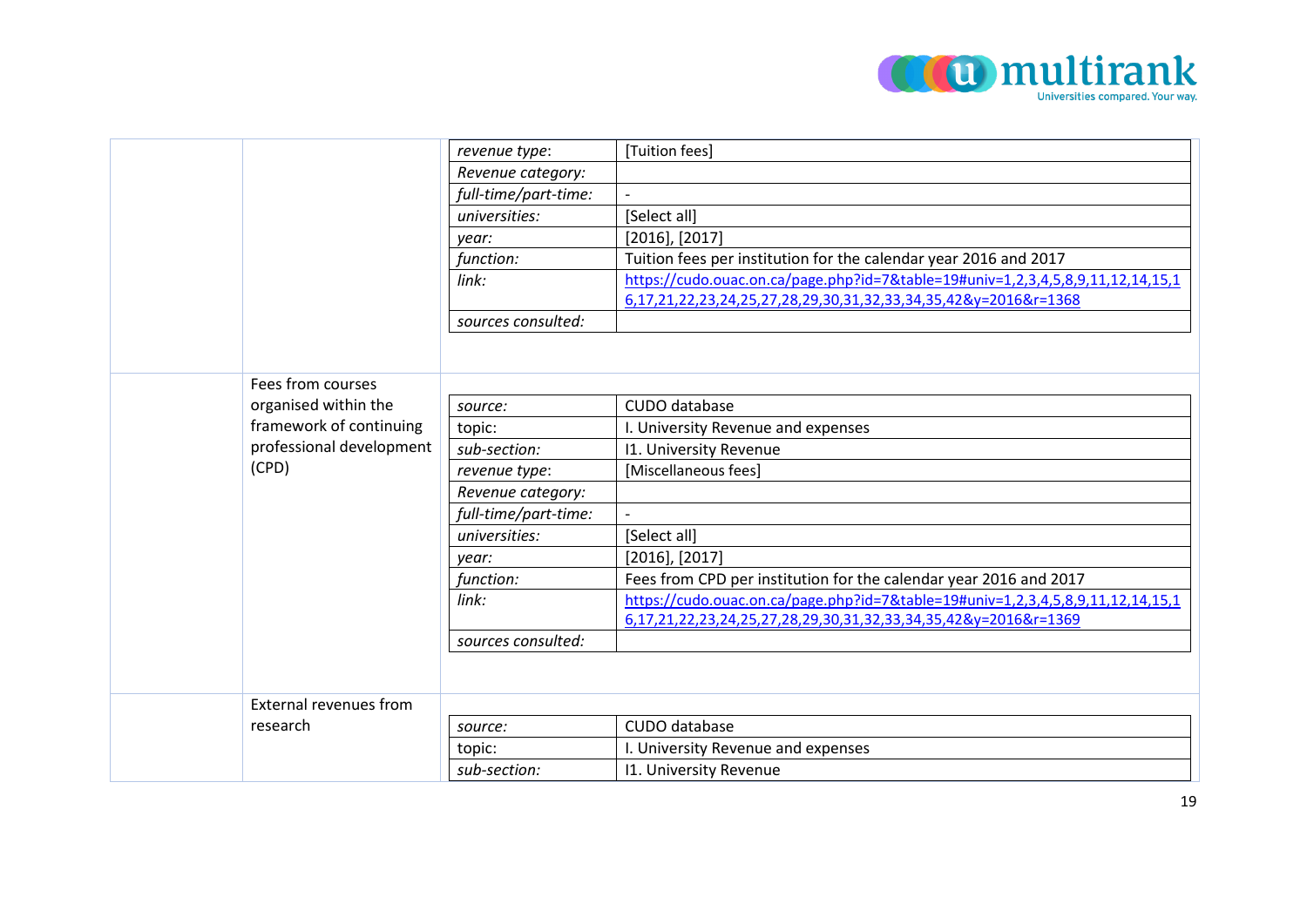

|                           | revenue type:        | [TOTAL]                                                                                                                                            |
|---------------------------|----------------------|----------------------------------------------------------------------------------------------------------------------------------------------------|
|                           | Revenue category:    | [Subtotal sponsored research]                                                                                                                      |
|                           | full-time/part-time: |                                                                                                                                                    |
|                           | universities:        | [Select all]                                                                                                                                       |
|                           | year:                | $[2016]$ , $[2017]$                                                                                                                                |
|                           | function:            | External revenues from research per institution for the calendar year 2016 and<br>2017.                                                            |
|                           | link:                | https://cudo.ouac.on.ca/page.php?id=7&table=19#univ=1,2,3,4,5,8,9,11,12,14,15,1<br>6,17,21,22,23,24,25,27,28,29,30,31,32,33,34,35,42&y=2016&r=1377 |
|                           | sources consulted:   |                                                                                                                                                    |
|                           |                      |                                                                                                                                                    |
| external revenues from    |                      |                                                                                                                                                    |
| privately funded research | source:              | CUDO database                                                                                                                                      |
| contracts                 | topic:               | I. University Revenue and expenses                                                                                                                 |
|                           | sub-section:         | I1. University Revenue                                                                                                                             |
|                           | revenue type:        | [Donations and non-govt grants & contracts]                                                                                                        |
|                           | Revenue category:    | [Subtotal sponsored research/ or don't filter]                                                                                                     |
|                           | full-time/part-time: |                                                                                                                                                    |
|                           | universities:        | [Select all]                                                                                                                                       |
|                           | year:                | $[2016]$ , $[2017]$                                                                                                                                |
|                           | function:            | External revenues from privately funded research per institution for the                                                                           |
|                           |                      | calendar year 2016 and 2017                                                                                                                        |
|                           | link:                | https://cudo.ouac.on.ca/page.php?id=7&table=19#univ=1,2,3,4,5,8,9,11,12,14,15,1                                                                    |
|                           |                      | 6,17,21,22,23,24,25,27,28,29,30,31,32,33,34,35,42&y=2016&r=1371                                                                                    |
|                           | sources consulted:   |                                                                                                                                                    |
|                           |                      |                                                                                                                                                    |
|                           |                      |                                                                                                                                                    |
|                           | 11:                  |                                                                                                                                                    |
|                           |                      |                                                                                                                                                    |